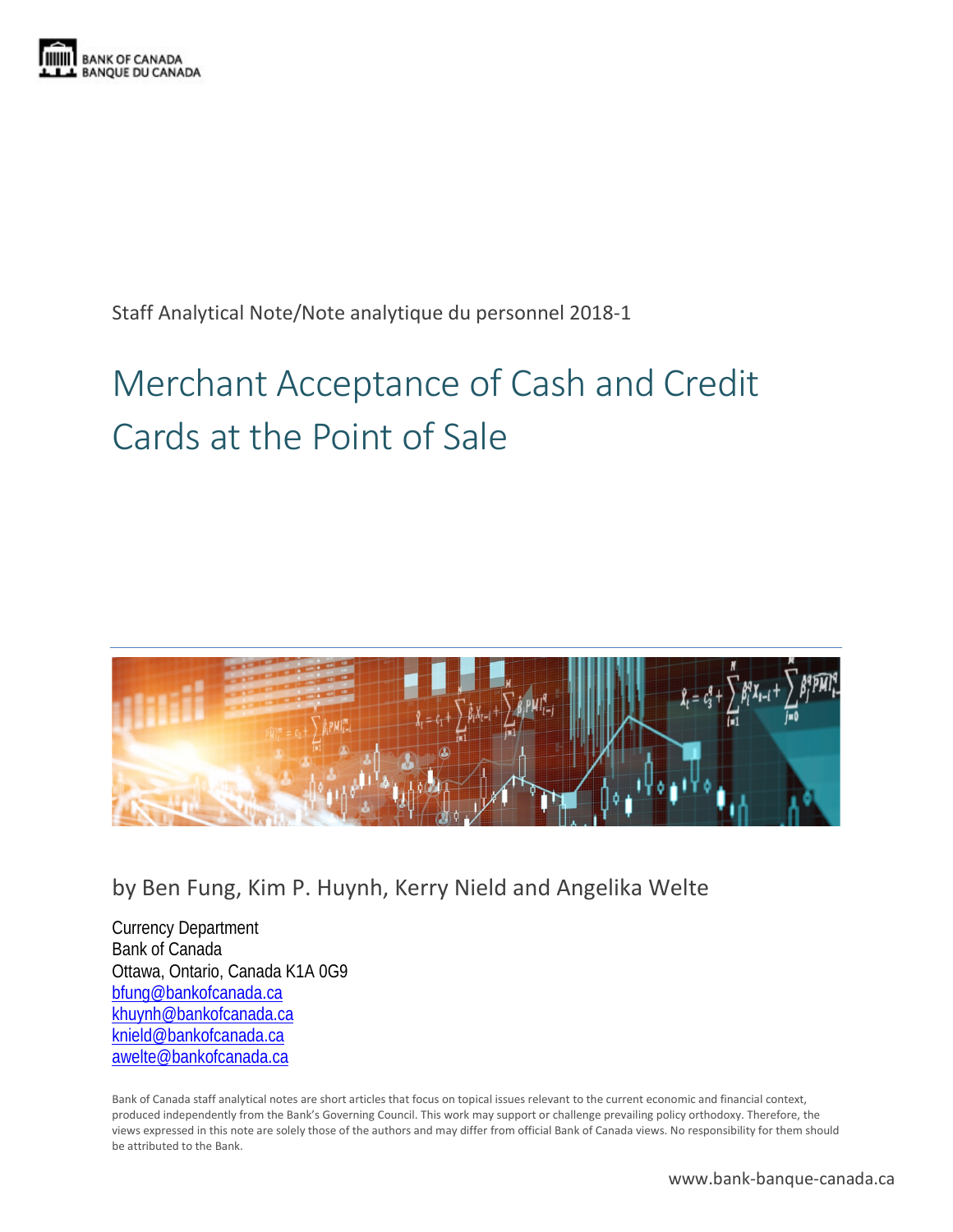# **Acknowledgements**

We thank Victor Aguirregabiria, Heng Chen, Valéry Dongmo Jiongo, Ted Garanzotis, Hanna Halaburda, Fumiko Hayashi, Gradon Nicholls, Marc Rysman, Alex Shcherbakov, Michele Savini Zangrandi and Oz Shy for their comments and suggestions. We thank Nicole van de Wolfshaar for editorial comments. The views expressed in this paper are those of the authors and should not be attributed to the Bank of Canada.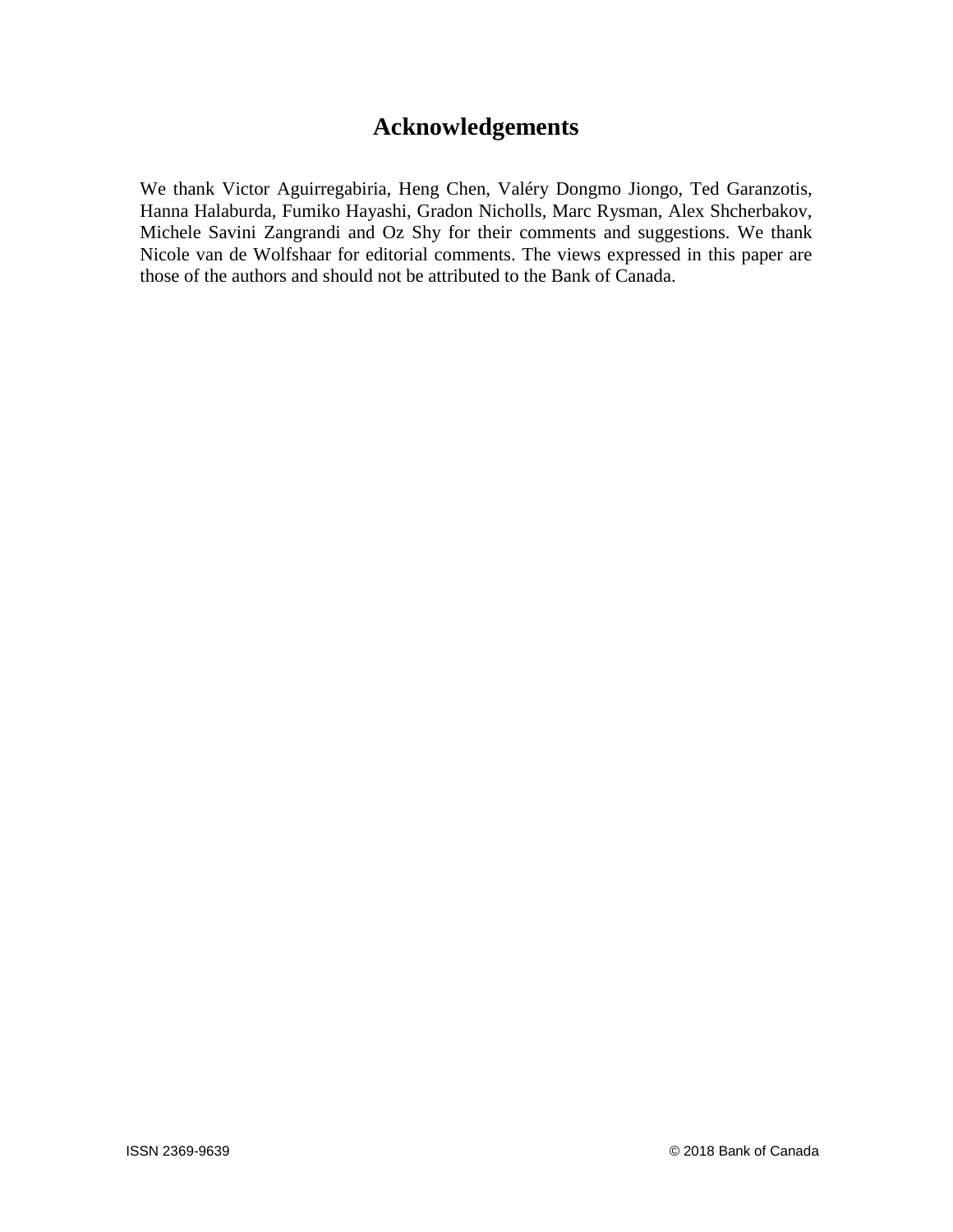# **Abstract**

Recent data show that the use of credit cards in Canada has been increasing, while the use of cash has been declining. At the same time, only two-thirds of small or medium-sized businesses accept credit cards. To better understand future development of this trend, it is important to study whether a change in merchant fees will increase credit card acceptance and will thus further reduce cash use. In this note, we calculate the level of the merchant fee where a merchant would be indifferent to accepting a credit card or cash payment, using the merchant indifference test. We find that the results are sensitive to the underlying assumptions. Furthermore, we discuss several main issues of applying such a methodology to Canada.

*Bank topics: Bank notes; Digital currencies; Econometric and statistical methods; Financial services JEL codes: C2, D1, E41*

# **Résumé**

D'après de récentes données, l'utilisation au Canada des cartes de crédit a augmenté au détriment de celle de l'argent comptant. Pourtant, seuls les deux tiers des commerçants de petite et moyenne taille acceptent les cartes de crédit. Pour mieux comprendre l'évolution future de cette tendance, il importe de voir si une réduction des frais imposés aux commerçants les incitera à accepter davantage les cartes de crédit, et donc réduira encore plus l'utilisation de l'argent comptant. Dans cette note, nous essayons de déterminer, grâce au test d'indifférence du commerçant, le montant des frais auquel les commerçants n'accordent pas plus de préférence à la carte de crédit qu'à l'argent comptant. Nous constatons que les résultats dépendent des hypothèses de fond. Nous nous penchons en outre sur différents grands enjeux que soulève l'application de cette méthode au Canada.

*Sujets : Billets de banque ; Monnaies numériques ; Méthodes économétriques et statistiques ; Services financiers Codes JEL : C2, D1, E41*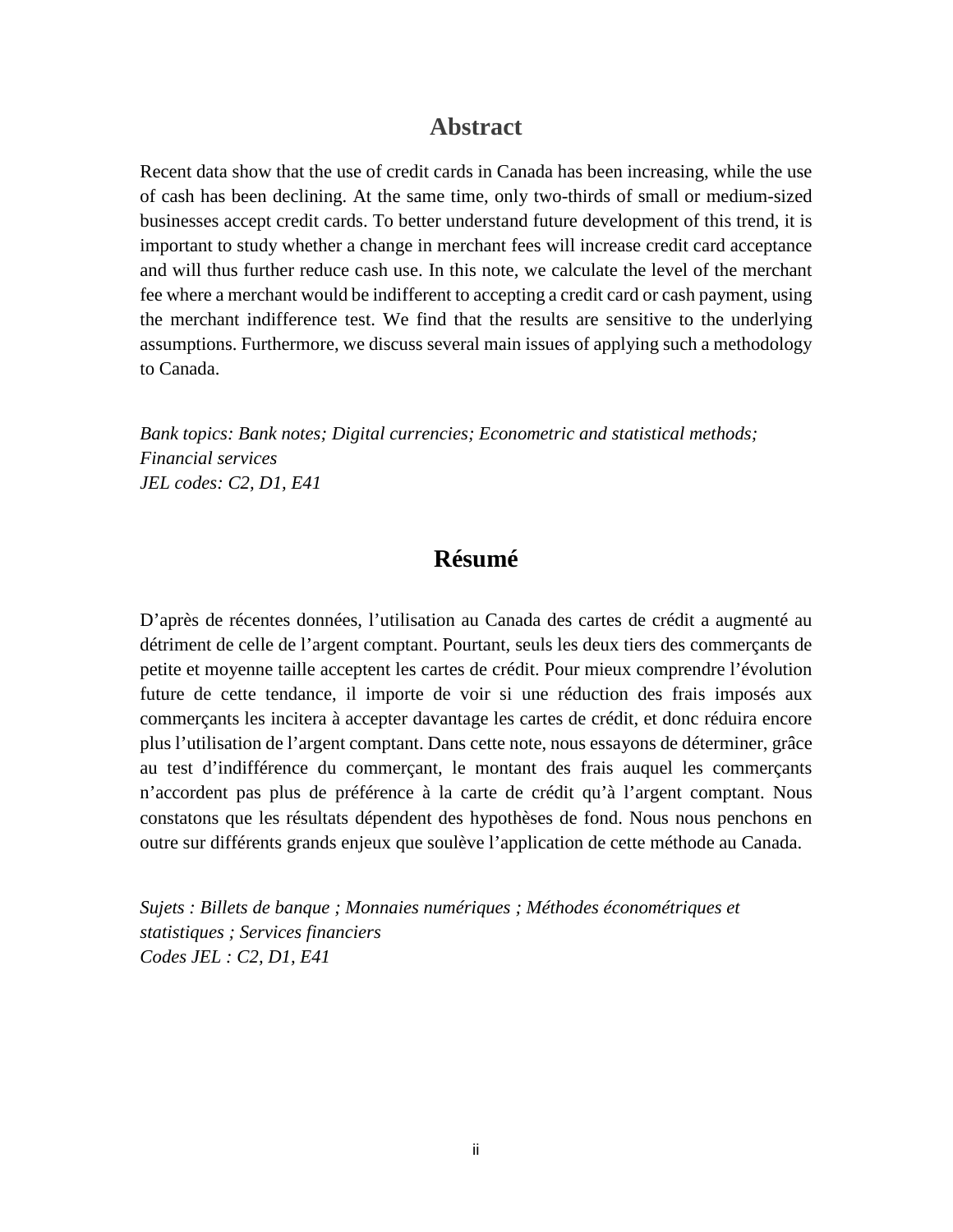#### 1. Introduction

 $\overline{a}$ 

Cash remains a popular method of payment (MOP) for consumers to pay for goods and services purchased from a merchant at the point of sale (POS) in Canada, especially for small-value transactions. However, using data from recent Bank of Canada surveys of consumers, Arango et al. (2012) and Fung, Huynh and Stuber (2015) show that the use of credit cards has been increasing both in terms of the number and the value of transactions and that the use of cash has been declining.**[1](#page-3-0)** Fung, Huynh and Stuber (2015) find that contactless cards have allowed credit and debit card payments to also make inroads into small-value purchases, which had previously been dominated by cash. Between 2009 and 2013, contactless card transactions increased by four times, while cash transactions declined from 54 per cent to 44 per cent. As the sole issuer of bank notes, the Bank must understand this trend and its implications for the demand for bank notes. Research on emerging developments in retail payments also contributes to the Bank's research on digital currencies. **[2](#page-3-1)** This note focuses on cash and credit cards because the latter has exhibited strong growth in card payments relative to debit cards, as documented by Fung, Huynh, and Stuber (2015). It also draws on experiences from the United States and Australia, whose payment landscapes share many similar features with Canada; see Bagnall et al. (2016) for a cross-country comparison.

Arango, Huynh and Sabetti (2015) show that credit card rewards and merchant acceptance of credit cards and are important factors in the shift from cash to credit cards. Moreover, Huynh, Schmidt-Dengler and Stix (2014) find that the lack of universal merchant acceptance of payments cards is a reason consumers still hold cash as a precaution. Finally, Wakamori and Welte (2017) show that consumer preferences are a key determinant of cash use for small-value transactions.

In 2015 the Bank of Canada conducted the Retailer Survey on the Cost of Payment Methods (RSCPM) to gain further insight into merchant acceptance of and costs associated with various methods of payment. **[3](#page-3-2)** The 2015 RSCPM collected data on merchant acceptance, their perceptions of payment methods and the costs they incurred for accepting cash, debit and credit card payments. The RSCPM found that nearly all large businesses (LBs) accepted credit card payments in 2014. By contrast, only two out of three small and medium-sized businesses (SMBs) accepted credit cards. Further, SMBs had a higher share of cash payments in terms of volume and value relative to LBs. Because both LBs and SMBs want to attract and retain consumers, they may consider offering a choice of MOPs, including credit cards. However, Kosse et al. (2017) find that credit cards are the costliest MOP for merchants and that more than 80 per cent of the costs result from merchant service charges (MSC) for accepting credit card payments.**[4](#page-3-3)** Fung, Huynh and Kosse (2017) look at how merchants and consumers interact with each other to determine MOP use at the point of sale, using data from the RSCPM and from a recent consumer survey.

<span id="page-3-0"></span><sup>1</sup> More details about these consumer surveys are available in Arango and Welte (2012) and Henry, Huynh and Shen (2015). Network data also suggest similar trends. TSI (2017) report that, from 2011 to 2016, the number of credit card transactions grew 6.2 per cent per year, compared with 4.1 per cent for debit cards.

<span id="page-3-1"></span><sup>2</sup> http://www.bankofcanada.ca/research/digital-currencies-and-fintech/

<span id="page-3-2"></span><sup>3</sup> For more information about the 2015 RSCPM, see Kosse et al. (2017).

<span id="page-3-3"></span><sup>4</sup> Kosse et al. (2017) combine the results for SMBs and LBs in the RSCPM sample.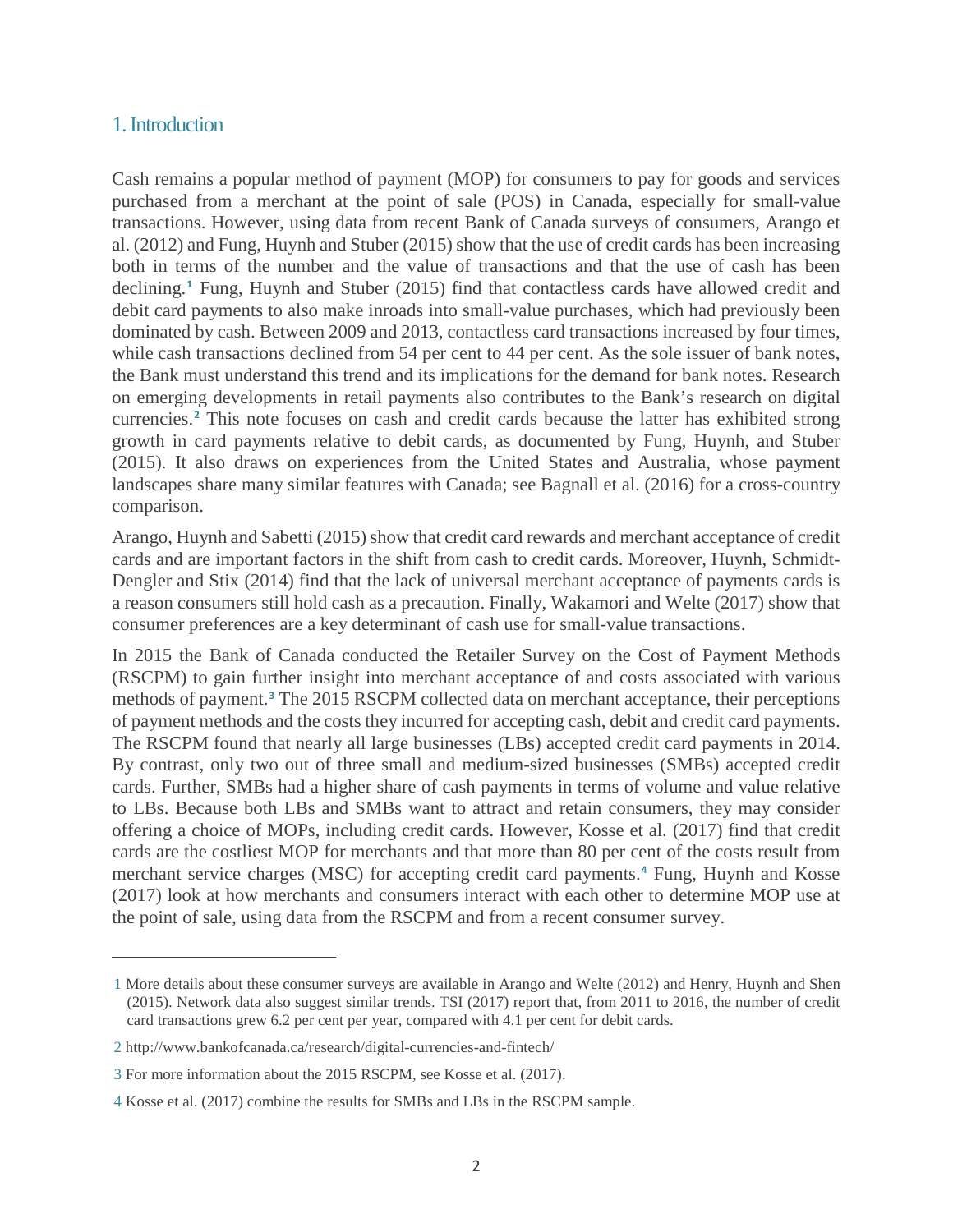It is therefore important to understand the relationship between MSCs, credit card acceptance and cash use; for example, whether lowering MSCs will increase merchant acceptance of credit cards and thus reduce cash use. In this note, we calculate the level of the MSC where a merchant would be indifferent to accepting a credit card or cash payment, using a method proposed by Rochet and Tirole (2011). This methodology is known as the merchant indifference test (MIT) or the "tourist test" and has been used in other studies, such as Bolt, Jonker and Plooij (2013) in the Netherlands, ECDGC (2015) in Europe, and Layne-Farrar (2013) in the United States. To illustrate the main ideas behind the MIT, Section 2 discusses the four-party credit card market, while Section 3 implements the MIT for Canada. We discuss the caveats of MIT exercise and compare our results with findings in other countries in Section 4. Finally, Section 5 concludes.

# 2. Four-Party Credit Card Payment Market

 $\overline{a}$ 

The credit card payment market in Canada is well-developed, with financial institutions offering consumers a large range of credit card products with different features, benefits and annual fees. Typically, premium cards with more features and benefits, such as lower interest rates or rewards programs, charge higher annual fees than basic cards do. In Canada, most credit card payments are processed by the Visa (59 per cent) and Mastercard (35 per cent) networks, which employ a fourparty card payment model. **[5](#page-4-0) Figure 1** shows a typical transaction in the four-party credit card payment market. The four parties are the cardholder, the merchant, the issuer of the cardholder's credit card and the merchant acquirer.

To illustrate how such a system works, consider a \$100 credit card transaction at the POS. When a cardholder pays with a credit card, the merchant sends the transaction information to the acquirer (merchant's bank), who then contacts the issuing bank (consumer's bank) for authorization. Once authorized, the merchant charges the amount of \$100 to the credit card and completes the transaction. After deducting the \$1.50 merchant interchange fee (MIF [1]) and the issuer's \$0.05 network access fee (NAF1 [2]), the issuer sends the net transaction amount of \$98.45 to the acquirer. The acquirer then transfers the \$0.05 NAF to the network (NAF2 [3]) and retains an acquirer margin (AM) of \$0.10. The AM covers the internal costs of the acquirer. At the end, the merchant receives \$98.30 from the acquirer for the sale. The difference between the original value of the transaction and the amount the merchant ultimately receives from the acquirer (\$1.70) represents the fee the merchant pays to the acquirer and is called the merchant service charge (MSC [4]). In the literature, however, it is often the MIF that garners the most attention.

<span id="page-4-0"></span><sup>5</sup> American Express provides services in a three-party payment market and has a market share of 6 per cent (The Nilson Report 2017).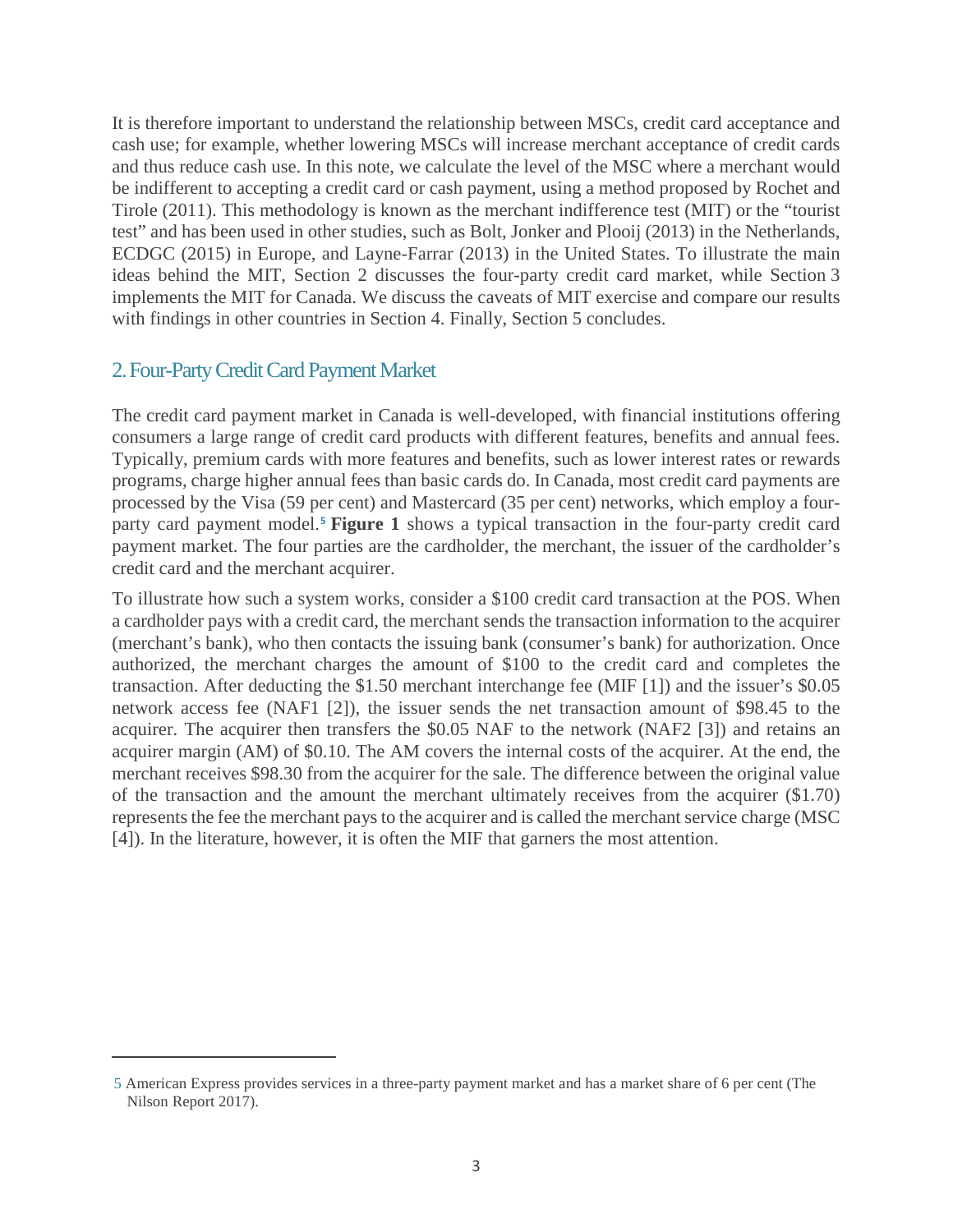#### **Figure 1: The four-party credit card payment market**



Notes: Adapted from Tirole (2011). Amounts and fees are illustrative. MIF: merchant interchange fee; NAF: network access fee; AM: acquirer margin; MSC: merchant service charge.

The MSC is strictly larger than the MIF because it contains the AM and the NAFs. The network sets the NAFs and the MIF for the issuers, whereas the acquirer sets the AM. Often, merchants are not aware of the different components of the MSC that they pay.**[6](#page-5-0)** The MSC is related to the MIF as follows:

$$
MSC = \underbrace{(MIF + NAF)}_{set by network} + \underbrace{AM}_{set by acquire}
$$

Note that all three components of the MSC may depend on the transaction amount. For credit card payments in Canada, MIF and NAF are typically a percentage of the transaction amount. While the NAF percentage is usually uniform across transactions, the MIF and AM can vary with merchant size or industry and with the type of credit card used by the consumer. For example, basic cards usually have lower MIFs than premium cards do. The type of authorization also matters; transactions at the POS using a personal identification number or chip card will incur lower MIFs than card-not-present transactions conducted over the Internet or phone.

 $\overline{a}$ 

<span id="page-5-0"></span>**<sup>6</sup>** According to the Financial Consumer Agency of Canada (FCAC), the acquirer must provide the merchant with the effective merchant discount rate (EMDR) on every invoice for card processing services. The EMDR is calculated as "the total fees paid by the merchant to an acquirer, related to the processing of a specific type of payment card from a payment card network, divided by the total sales volume for that type of payment card." The EMDR is reflective of the average MSC charged to the merchant and will always be at least as high as the average MIF rate weighted by transaction size.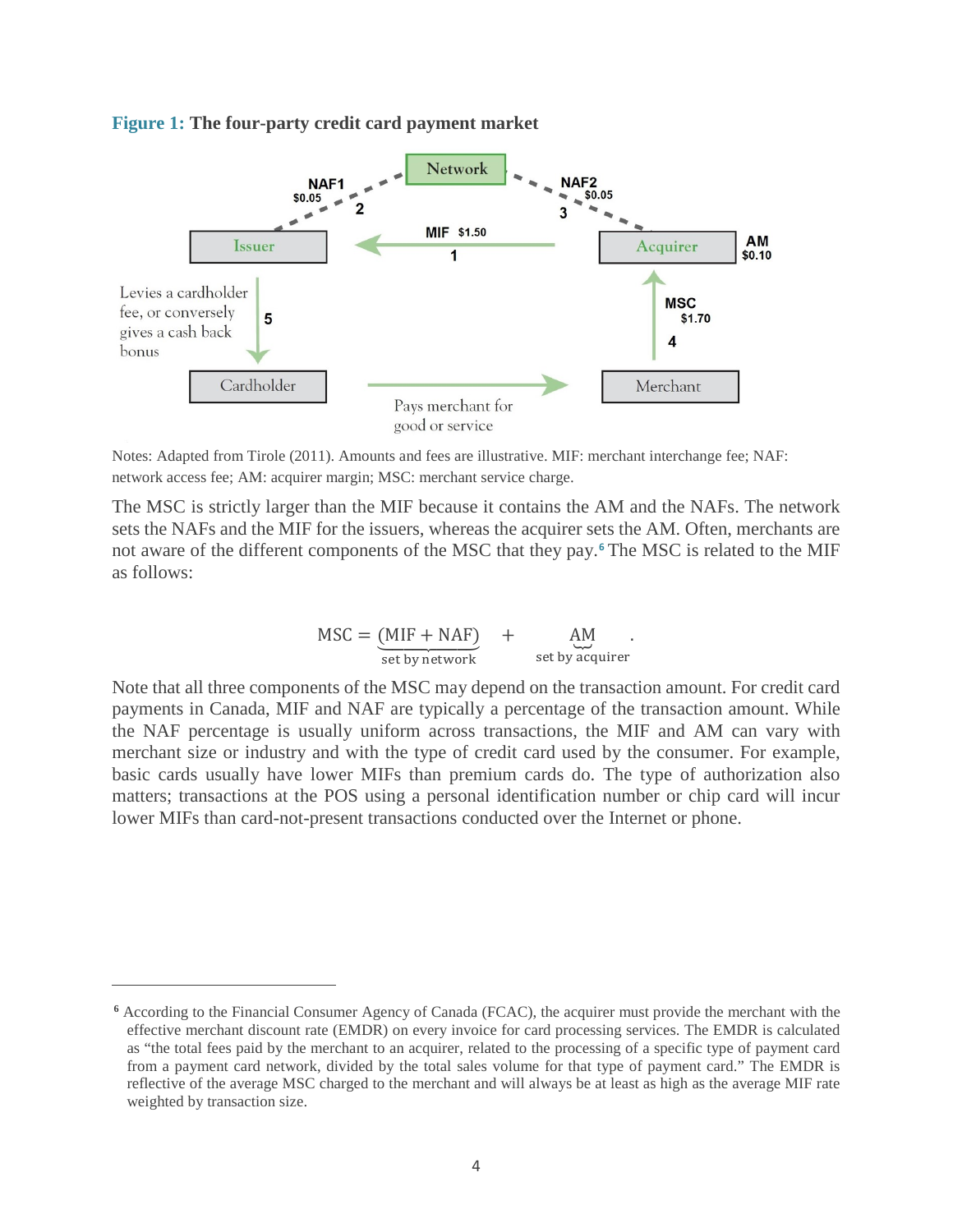#### 3. Merchant Indifference Test: Canadian Case

In this section, we compute the MSC that meets the merchant indifference test (MIT) for the merchant service charge (MIT MSC) proposed by Rochet and Tirole (2011) using Canadian merchant data from the 2015 RSCPM. In the MIT set-up, merchants assess costs based on a nonrepeat customer, such as a tourist, who carries enough cash for the transaction. **Figure 2** shows the relationship between the main variables used in the calculation, including the MIT MSC and MIT MIF. The MIT MSC is the difference between the marginal cost of cash and the marginal cost of credit card net of the MSC. We assume that the marginal costs of accepting cash or credit cards (net of the MSC) takes the form of a fixed per transaction cost and a component that varies proportional to the transaction value. The difference between the two marginal costs is therefore also of the form of a fixed cost plus a portion of the transaction value

$$
MIT \, MSC = \overline{\alpha} + (\beta * Transaction \, Value). \tag{1}
$$

Then the MIT MSC as a percentage of the transaction value is

 $\overline{a}$ 

$$
MIT MSC (\%) = \left(\frac{\overline{\alpha}}{Transaction Value} + (\overline{\beta})\right) \times 100\%.
$$
 (2)

Under these assumptions, the *MIT MSC* (%) is therefore a function of the difference in the cost of an additional transaction for cash versus cards  $(\overline{\alpha})$  divided by the transaction value plus the difference in the cost of an additional dollar of payment  $(\overline{\beta})$  net of the MSC. A separate technical appendix provides a discussion of the computation of  $\overline{\alpha}$  and  $\overline{\beta}$ .

In the 2015 RSCPM, only the sample of SMBs (merchants with a single location and fewer than 50 employees) is statistically representative of SMBs in Canada.**[7](#page-6-0)** As such, this study focuses on SMBs only. The median SMB has annual sales of \$375,000, four employees and one cash register, and it holds about \$300 in cash. More details about the SMB and LB samples are available in Fung, Huynh, and Kosse (2017).

<span id="page-6-0"></span><sup>7</sup> For LBs, the sample is not representative. See Chen and Shen (2017), Hatko (2017), Jiongo (2017) and Welte (2017) for technical details underlying this data.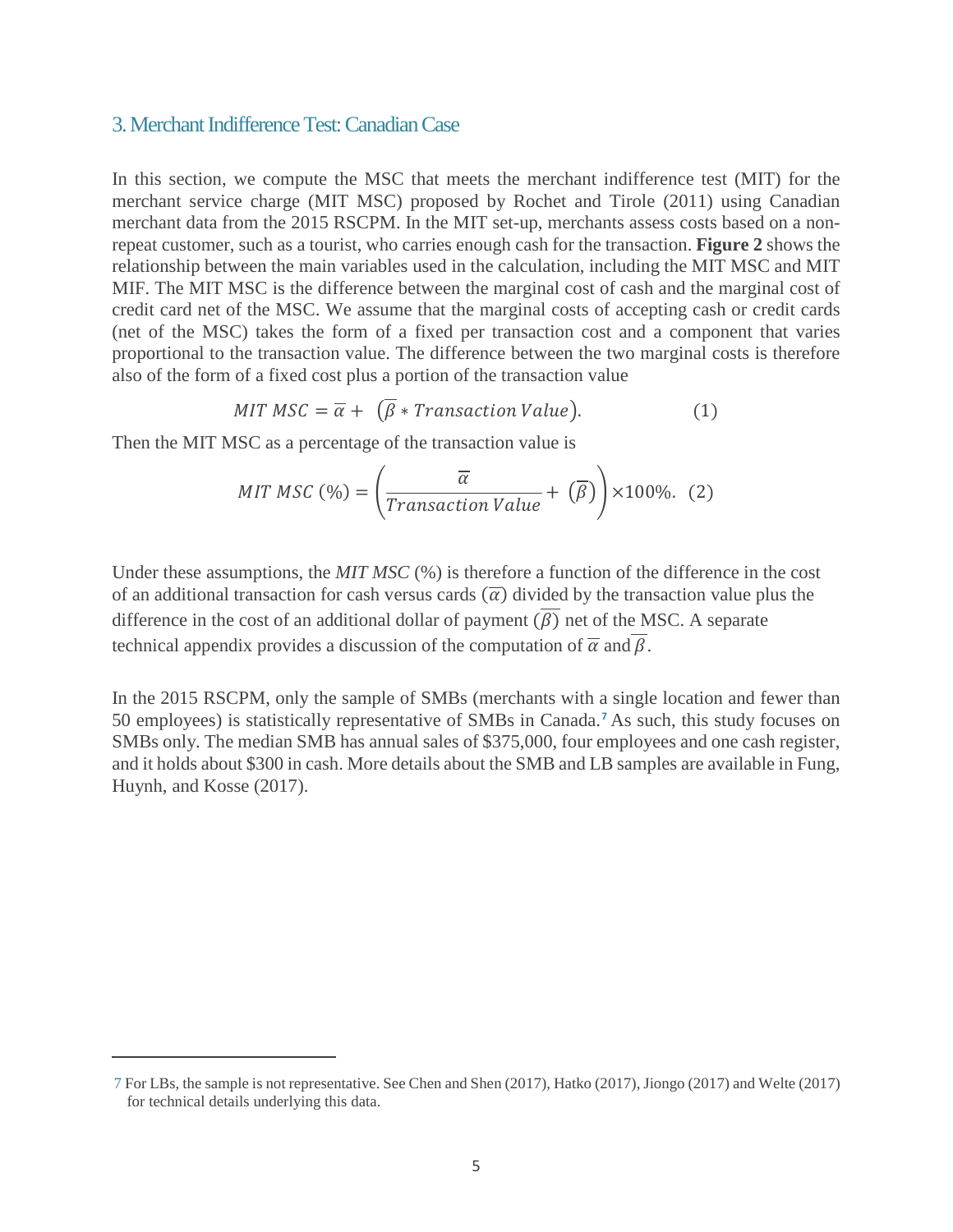**Figure 2: Merchant indifference test for the merchant service charge and for the merchant interchange fee**



Notes: Adapted from ECDCG (2014). MIF: merchant interchange fee; NAF: network access fee; AM: acquirer margin; MSC: merchant service charge; MIT: merchant indifference test.

To compute the *MIT MSC* (%) using the data, two additional considerations are required. First, the calculation of the *MIT MSC* depends on the transaction value used. **[8](#page-7-0)** In this note, we focus on transaction values of \$20, \$50 and \$100 because these bank note denominations are widely used in Canada. **[9](#page-7-1)**These values also approximately represent the average transaction values of cash, debit cards and credit cards, which are \$21, \$46 and \$109, respectively. Furthermore, our consumer survey results suggest that cardholders with a preference for credit cards usually choose credit cards for transactions greater than \$50 (see Arango, Huynh and Sabetti 2015). We also calculate the transaction value at which *MIT MSC* (%) equals zero. Intuitively, merchants always prefer cash over credit cards for transactions lower than this value, even if there is no MSC.

Second, the methodology relies on dividing the total costs of cash and credit cards to merchants into fixed costs and variable costs. Variable costs can change with the number or the value of transactions but fixed costs do not. In the case of credit cards, for example, the time spent on accepting payments at the POS is a transaction-related variable cost because it does not depend on the transaction value, whereas the cost of potential fraud is a value-related variable cost. In the case of cash, most of the total costs for SMBs are back-office costs associated with processing bank notes (counting, bundling and depositing at a financial institution). **[10](#page-7-2) Table 1** reports the results under the three different assumptions regarding the allocation of back-office costs of cash.

 $\overline{a}$ 

<span id="page-7-0"></span><sup>8</sup> Bolt, Jonker and Plooij (2013) report estimates for a range of transaction sizes from less than 10 euros to more than 100 euros. The technical appendix also plots the MIT MSC against a range of transaction values for the three scenarios considered here.

<span id="page-7-1"></span><sup>9</sup> All automated banking machines in Canada dispense \$20 notes, and many of them also dispense \$50 notes. The \$100 notes account for more than 50 per cent of the value of the total notes in circulation in Canada.

<span id="page-7-2"></span><sup>10</sup> For more discussions on fixed and variable costs, see Section 4 and the Appendix.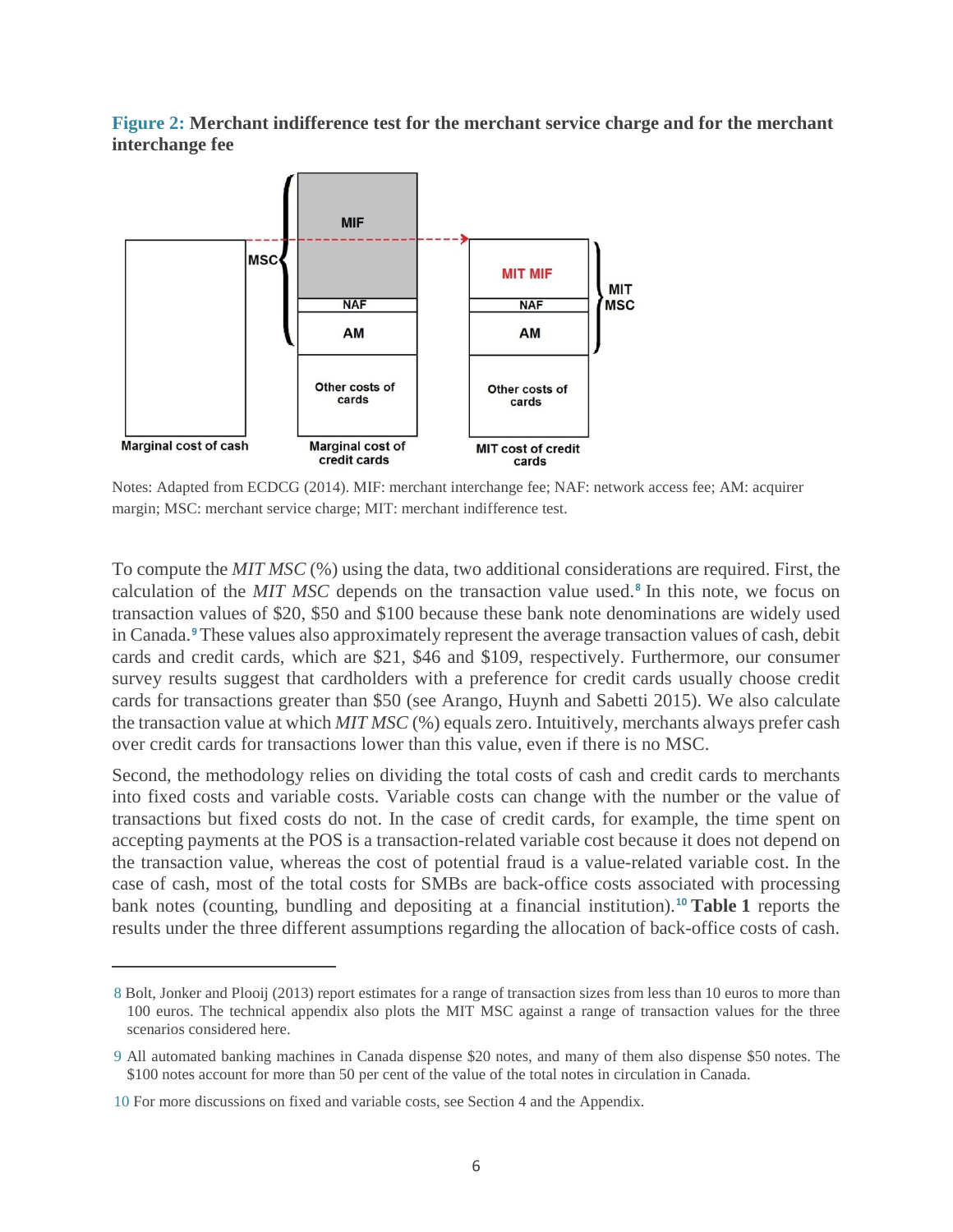In the **baseline case**, the costs of cash for SMBs are allocated based on the following assumptions in Kosse et al. (2017): (i) one (for businesses with fewer than 5 employees) or two (for businesses with 5 to 50 employees) hours a week of the labour costs are assigned to fixed costs, (ii) two-thirds of the remaining costs are allocated to costs that vary with the volume of transactions, and the other one-third is allocated to costs that vary with the value of transactions.

| Transaction value | \$20    | \$50 | \$100 | Transaction value at which<br>MIT MSC $(\%)$ is zero |
|-------------------|---------|------|-------|------------------------------------------------------|
| Baseline case     | $-0.38$ | 0.05 | 0.19  | \$42.46                                              |
| Scenario 1        | 0.14    | 0.50 | 0.61  | \$16.08                                              |
| Scenario 2        | 0.10    | 0.89 | 1.15  | \$18.56                                              |

## **Table 1: Merchant indifference test for the merchant service charge for small and mediumsized businesses, in per cent**

Note: MIT MSC: merchant indifference test for the merchant service charge.

The first row in **Table 1** reports the results of the baseline scenario. The *MIT MSC* (%) for \$20 is -0.38 per cent, which means that the merchant will always prefer cash up to this transaction value, unless there is a subsidy for accepting credit cards. Indeed, the last column in **Table 1** reports that merchants will always prefer cash for transactions less than \$43. For \$50 and \$100 transactions, the *MIT MSC* (%) is 0.05 and 0.19 per cent, respectively. This suggests that a merchant would be indifferent to the use of cash and credit cards at a relatively low level of MSC in the baseline case.

To assess the sensitivity of the baseline results, we consider two alternative scenarios by changing the allocation of the costs of handling cash between fixed and marginal costs.

**Scenario 1**: No fixed back-office costs. Half of back-office costs are assumed to vary with the volume of cash transactions and the other half with the value of transactions.

**Scenario 2:** No fixed back-office costs and all the back-office costs are related to the value of transactions.

Comparing with the baseline results, the *MIT MSC* (%) increases in both scenarios, while the threshold transaction value at which *MIT MSC* (%) equals zero decreases. For example, the *MIT MSC* (%) for \$20 increases to about 0.14 per cent in scenario 1 and 0.1 per cent in scenario 2. The threshold transaction value declines to \$16 and \$19, respectively. The highest *MIT MSC* (%) is 1.15 per cent for \$100 in scenario 2. Overall, the *MIT MSC* (%) increases with the reference transaction value and from the baseline scenario to scenarios 1 and 2. **Table 1** shows the *MIT MSC* (%) for SMBs ranges from -0.38 to 1.15 per cent.

#### 4. Discussions

The calculation above illustrates that there is a wide range of estimates of the level of the *MIT MSC* (%) at which a merchant is indifferent to accepting cash or credit cards for a non-repeat payment. This suggests that the impact of a change in MSC or MIF on merchant acceptance of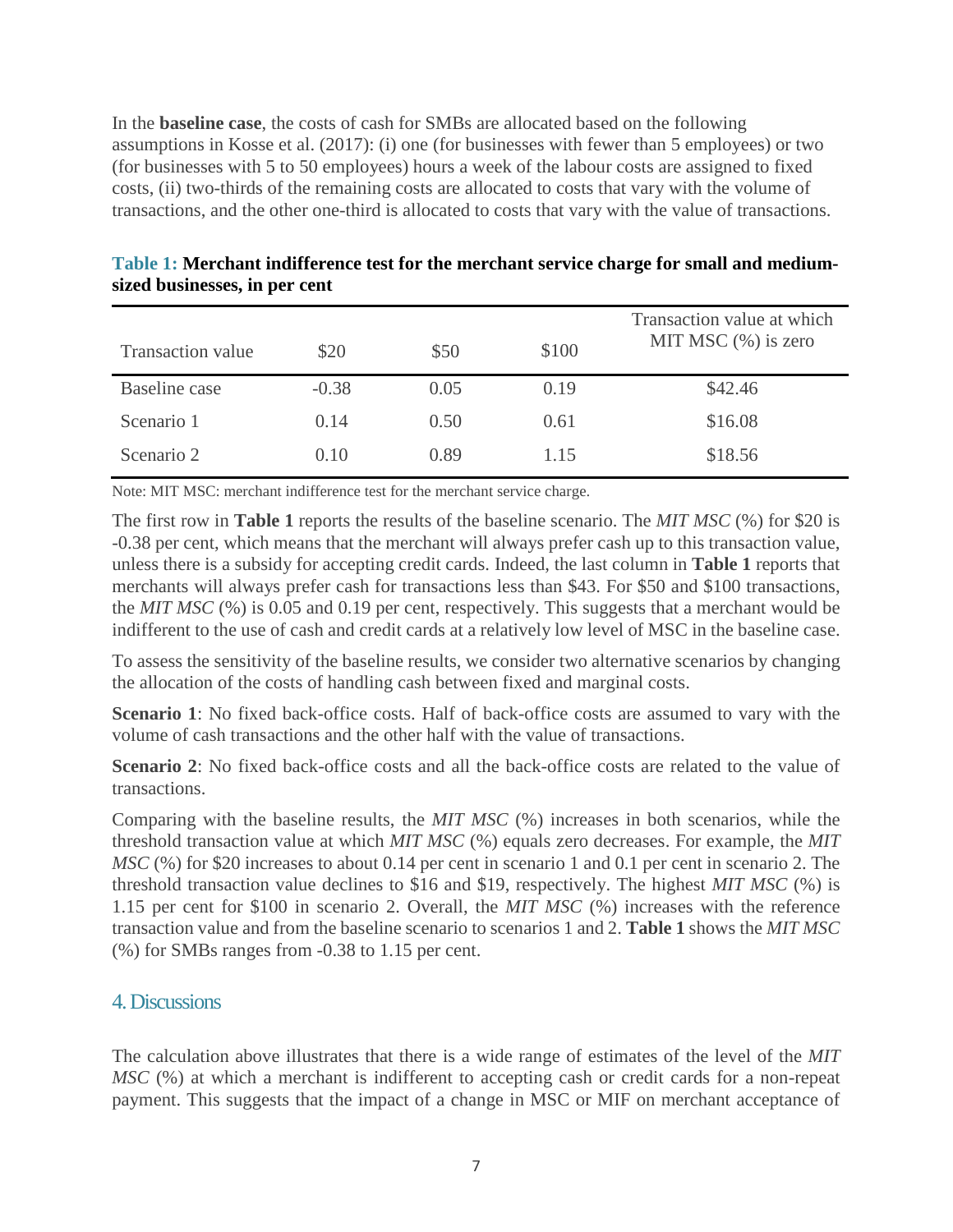credit cards is difficult to assess. Further, given that the calculation of the *MIT MSC* is sensitive to the underlying assumptions, it is important to discuss the major caveats of applying the MIT to Canadian data. Also, it is instructive to compare our results with similar studies in other countries.

#### **Caveat 1: Data and econometric issues**

The MSC versus the MIF

The Canadian data allow us to calculate the MSC only, not the MIF. In the 2015 RSCPM, we collected data on the fees merchants paid to their acquirers (MSC), and this allows us to compute the MIT MSC. To calculate the MIT MIF, however, would require additional information on the AM and the NAF, for example, through acquirer surveys (Bolt, Jonker and Plooij 2013) or by making assumptions about AM (ECDCG 2015 and Layne-Farrar 2013). As noted above, the MSC is always higher than the MIF. More data are needed to understand how the AM is related to the MSC, the transaction amount and, more broadly, merchant characteristics.

# Specification of the cost function

- Merchant costs are assumed to be the sum of three components: a share that is fixed, one that is proportional to the number of transactions and one that is variable with the total transaction value. This functional form may not be correctly specified (see also the discussion in ECDCG 2015).
- A major assumption of the MIT is that merchants and transactions are homogeneous. As such, the *MIT MSC* (%) calculated is based on an average merchant and will not result in indifference to cards and cash across all merchants.
- Kosse et al. (2017) report that the (weighted) survey sample of SMBs is statistically representative, while the LB sample is not representative of LBs in Canada. We therefore apply the MIT only to SMBs.
- The *MIT MSC* (%) is sensitive to the merchants' average transaction value. In **Table 1**, the *MIT MSC* (%) increases noticeably when the transaction value increases from \$20 to \$50 and \$100. A similar relationship is reported in Bolt, Jonker and Plooij (2013). Hayashi (2013) and Layne-Farrar (2013) find that the introduction of a uniform MIF cap for debit cards in the United States increased fees for merchants with small average transaction values, while decreasing them for those with large average transaction values.
- The *MIT MSC* (%) is sensitive to the individual merchant's planning horizon. With a longer horizon a smaller share of the costs for cash and credit cards is fixed and a larger share is variable. **In Table 1,** scenarios 1 and 2 are consistent with a longer horizon than the base case. Compared with the base case, the calculated *MIT MSC* (%) is noticeably higher. Bazzucchi, Condorelli and Lo Passo (2014) and ECDCG (2015) also note that the *MIT MIF* (%) should increase when a longer-term horizon is chosen.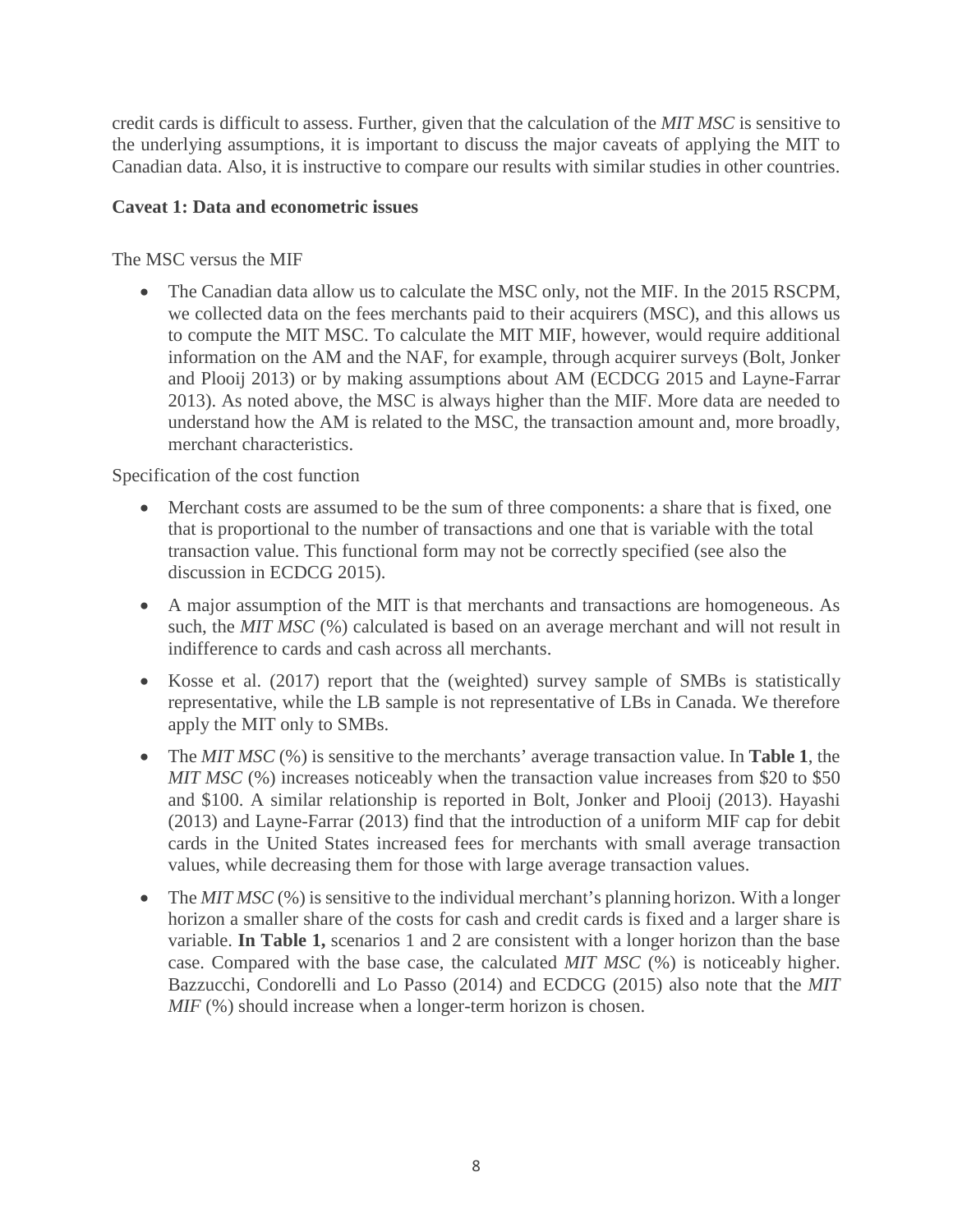#### **Caveat 2: Multi-sided market considerations**

Network externalities

- The credit card network pictured in **Figure 1** is a multi-sided market with cardholders, merchants, acquirers, issuers and a credit card network. The calculation of MIT MSC here, as in ECDCG (2015) and Bolt, Jonker and Plooij (2013), focuses on costs incurred by merchants only and does not consider the cardholders, acquirers and issuers. However, credit cards become more useful to cardholders when there are more merchants that accept credit cards, and acceptance of credit cards is more beneficial to merchants when there are more cardholding customers. This effect is known as network externalities.
- Rochet and Tirole (2011) argue that the network externalities for merchants and cardholders depend on the level of MIFs. In the same vein, Rysman and Wright (2014) argue that lower MIFs may reduce incentives provided by card issuers to entice cardholders to use credit cards and thereby the incentives for merchants to accept credit cards. Hayashi (2010) finds that credit cards are widely accepted and used in Australia, Canada and the United States despite the high MIFs.

Benefits of card acceptance

• While strategic considerations, such as attracting and retaining customers, may be an important driver of credit card acceptance, the MIT is based on a non-repeat customer who carries enough cash for the transaction. However, Tirole (2011) argues that the benefits to the merchant, such as additional sales generated because of credit card acceptance and the potential to attract consumers, would likely generate a higher and more relevant *MIT MSC* (%) (compared with the *MIT MSC* (%) in **Table 1**). This view that benefits of card acceptance matter is shared by the England and Wales High Court and the UK Competition Appeal Tribunal. **[11](#page-10-0)**

#### Network rules

 $\overline{a}$ 

• Further, individual SMBs may not have the ability or power to negotiate the MSC rate, which represents the intensive margin of their costs.<sup>[12](#page-10-1)</sup> The merchants' acceptance decision is largely at the extensive margin; in other words, they decide whether or not to accept credit cards based on the rules established by the networks because they must honour all credit cards on a transaction-by-transaction basis and must not impose a surcharge for credit card transactions.

<span id="page-10-0"></span><sup>11</sup> CAT (2017, p. 145), "…the MIT-MIF is so far divorced from commercial realities as to be an exercise the Merchant would not undertake. The notion that a Merchant, when considering what price to pay to participate in a payment scheme, would be minded to assume that its customers have "cash and will never return to the store again" is a proposition that only needs to be stated to be rejected." England and Wales High Court (2017, 343) "[The] competitive advantage is a benefit which falls to be taken into account for the purposes of the […] exercise, but is left entirely out of account by the tourist test."

<span id="page-10-1"></span><sup>12</sup> Recently the Canadian Federation of Independent Businesses (CFIB) has negotiated a reduced rate for its members with Mastercard: [http://www.cfib-fcei.ca/english/article/5818-preferred-cfib-rates-payment-processing](http://www.cfib-fcei.ca/english/article/5818-preferred-cfib-rates-payment-processing-chase-paymentech.html)[chase-paymentech.html](http://www.cfib-fcei.ca/english/article/5818-preferred-cfib-rates-payment-processing-chase-paymentech.html)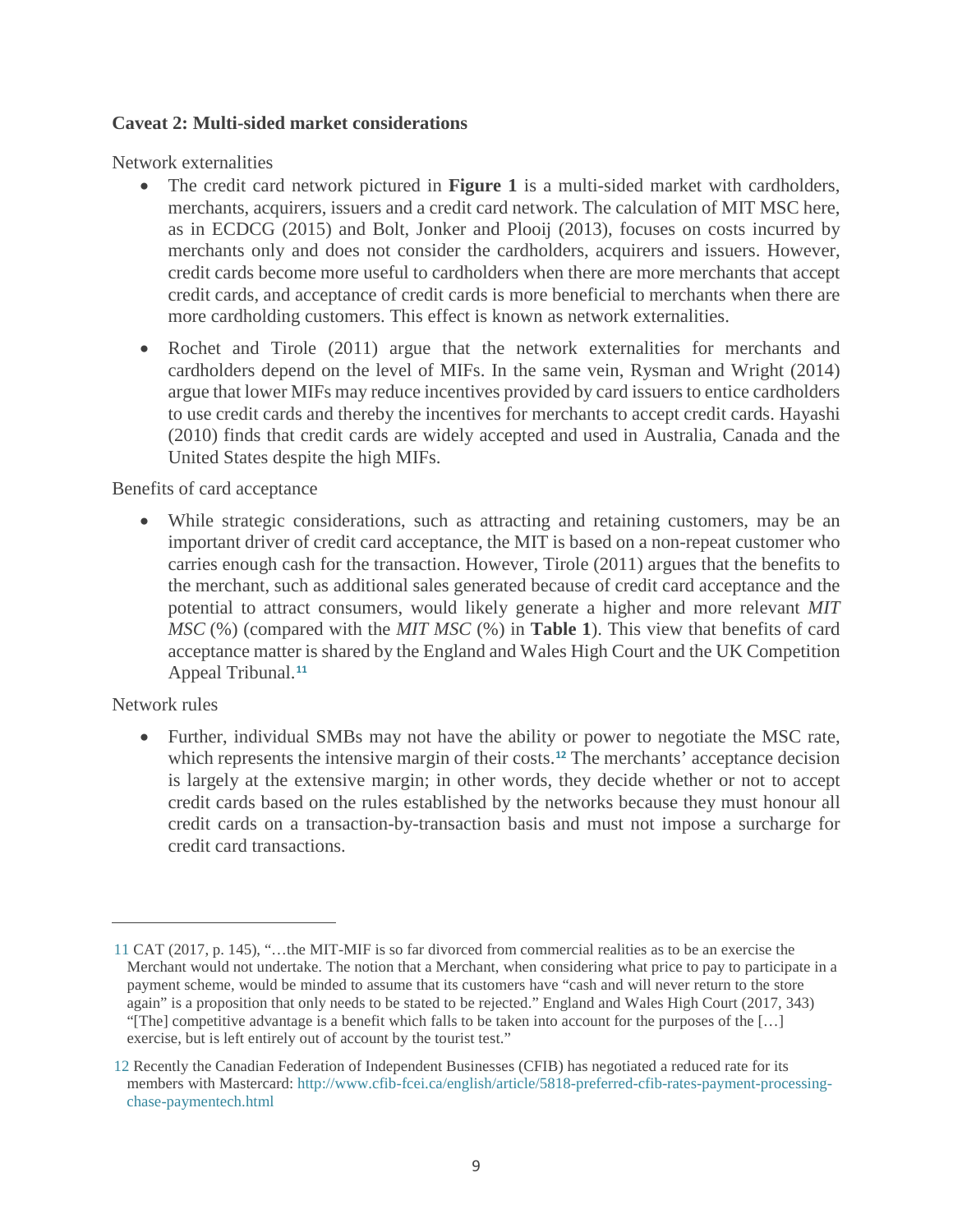- The cardholders' decision is both at the extensive and intensive margin: they can choose to adopt credit cards as well as how often and where to use them for purchases. Cash provides consumers with liquidity, while credit cards also provide access to credit, thus allowing the cardholder to delay payment. Kosse et al. (2017) suggest that credit cards are the least costly POS MOP for consumers.
- Changing the network rules, such as surcharging, can have implications for the use of credit cards as well. For example, merchants in Australia have been allowed to impose surcharges on credit card payments since 2003. In 2010, about one-quarter of Australian merchants imposed surcharges on credit cards, and the growth in credit card transactions has been slowing (BIS 2014) compared with the period before 2003, whereas the growth in debit card use has accelerated and the use of cash has continued to decline (see BIS 2014 and Doyle et al. 2017). These observations are broadly in line with the theoretical analysis of allowing credit card surcharges (Gans and King 2003).

Other stakeholders in the network

• While a lack of data prevents us from including issuers and acquirers in our analysis, Tirole (2011) argues that taking into consideration all the stakeholders when calculating the MIF would likely result in a higher MIF than the one based on the MIT for two reasons. First, the MIT ignores profits generated by the issuer and acquirer market. Second, issuers may use MIFs to subsidize other MOPs, such as cash and debit cards. As an example, this subsidy could take the form of transfer pricing, where issuers use MIF revenue to cover the costs they incur from providing automated banking machine services. Getter (2017) reports that merchants, issuers and acquirers in United States were affected unevenly by changes to debit card interchange fees and that the net effect for each stakeholder cannot be determined.

Four-party versus three-party payment market

 $\overline{a}$ 

- Tirole (2011) argues that focusing on MIF (instead of MSC) may have consequences for competition between different types of networks. In the three-party payment markets, MIFs do not exist explicitly because the same agent functions as both the acquirer and the issuer. Restricting the attention to MIF, which exists only in the four-party payment markets, could give the networks operating a three-party payment market an advantage. As such, Tirole (2011) suggests considering an implicit or "shadow" MIF in the three-party payment market.
- In Australia, MIFs for three-party payment markets are now considered as "interchange-like" and are subject to similar treatments as the MIF in the four-party payment markets.<sup>[13](#page-11-0)</sup> In Canada, while Visa and Mastercard voluntarily committed in 2014 to reducing the

<span id="page-11-0"></span><sup>13</sup> [https://www.rba.gov.au/payments-and-infrastructure/review-of-card-payments-regulation/q-and-a/card](https://www.rba.gov.au/payments-and-infrastructure/review-of-card-payments-regulation/q-and-a/card-payments-regulation-qa-conclusions-paper.html)[payments-regulation-qa-conclusions-paper.html.](https://www.rba.gov.au/payments-and-infrastructure/review-of-card-payments-regulation/q-and-a/card-payments-regulation-qa-conclusions-paper.html) See also the case of Amex in the United Kingdom: https://www.psr.org.uk/psr-publications/news-announcements/statement-card-schemes-subject-to-interchangefee-caps-uk-201718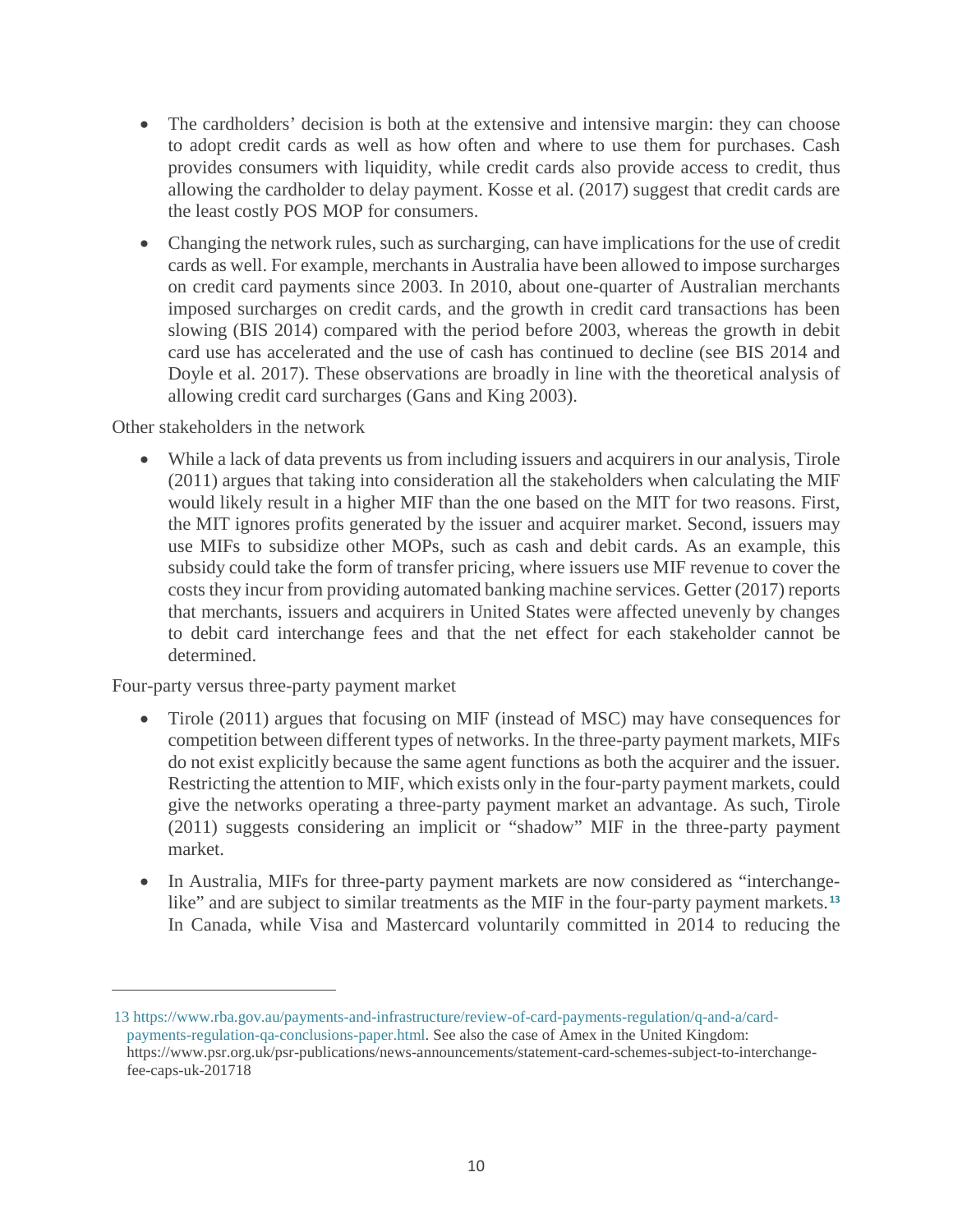average annual MIF to 1.5 per cent over a five-year period, the networks operating threeparty payment market are not part of this initiative. **[14](#page-12-0)**

#### **Caveat 3: Changing payment landscape**

- Using merchant data collected for the year 2014 to calculate the appropriate MIT level in later years, such as 2017, poses problems because of the rapidly changing payment landscape. Bolt, Jonker and Plooij (2013) find that the MIT level for the Dutch market increased from 2002 to 2009. They attribute this to increased card use at the POS and the increased marginal cost of cash. They conclude that MIT levels must be revisited frequently.
- For example, contactless credit card payments rose from a share of just 5 per cent of credit card payments at the POS in 2009 to almost 20 per cent in 2013 (Henry, Huynh and Shen 2015).
- Mobile payment applications available to Canadian consumers, such as ApplePay and PayPal Wallet, and the increasing popularity of Interac e-Transfer have the potential to cause further shifts in the payment landscape. As more and more retail purchases are conducted online where cash is not accepted, credit card costs should also be compared with the cost of cashless alternatives.

# 5. Conclusion

 $\overline{a}$ 

While cash remains a popular method of payment, especially for small-value transactions, the use of cash has been declining because of the increased use of alternative payment methods, such as credit cards. Nevertheless, cash is almost universally accepted, and credit cards are not, especially among small and medium sized businesses. It is therefore important to study whether increased credit card acceptance will further increase card use and reduce cash use. This note has provided estimates for the level of the merchant service charges that would leave merchants indifferent to accepting a cash or credit card payment at the point of sale. We undertake this exercise using the merchant indifference test proposed by Rochet and Tirole (2011). The results suggest that there is a wide range of plausible estimates, depending on the underlying assumptions. Furthermore, we discuss several main issues of applying the merchant indifference test to Canada and highlight the need for caution when using this methodology to understand merchant acceptance of credit cards. Future research may be able to address these issues by collecting additional data and/or building a model that embeds the multi-sided nature of the credit card market for consumers, merchants, payment service providers and credit card networks.

<span id="page-12-0"></span><sup>14</sup> For details, see Department of Finance Canada (2014).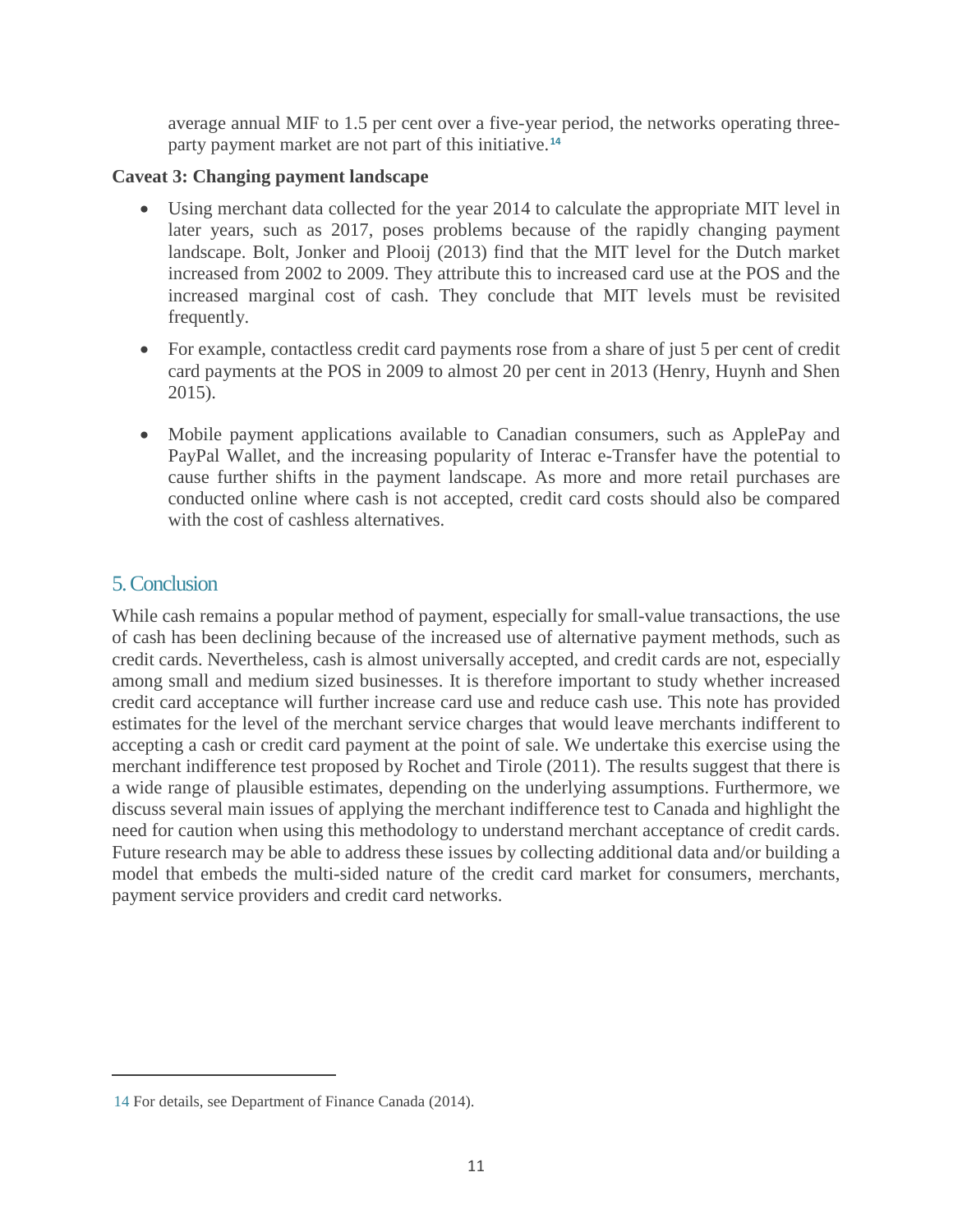#### 6. References

- Arango, C., B. Fung, K. P. Huynh and G. Stuber. 2012. "The Changing Landscape for Retail Payments in Canada and the Implications for the Demand for Cash." *Bank of Canada Review* (Autumn): 31‒40.
- Arango, C., K. P. Huynh and L. Sabetti. 2015. "Consumer Payment Choice: Merchant Card Acceptance Versus Pricing Incentives." *Journal of Banking and Finance* 55 (C): 130– 141.
- Arango, C. and A. Welte. 2012. "The Bank of Canada's 2009 Methods-of-Payment Survey: Methodology and Key Results." Bank of Canada Staff Discussion Paper No. 2012-6.
- Bagnall, J., D. Bounie, K. P. Huynh, A. Kosse, T. Schmidt and S. Schuh. 2016. "Consumer Cash Usage: A Cross-Country Comparison with Payment Diary Survey Data." *International Journal of Central Banking* 12 (4): 1–61.
- Bazzucchi, L., D. Condorelli and F. Lo Passo. 2014. "Assessment of the European Commission's Preliminary Findings on Merchants' Costs of Cash and Cards."
- Bank for International Settlements (BIS). 2014. "Statistics on Payment, Clearing and Settlement Systems in the CPSS Countries, Figures for 2011."
- Bolt, W., N. Jonker M. Plooij. 2013. "Tourist Test or Tourist Trap? Unintended Consequences of Debit Card Interchange Fee Regulation." De Nederlandsche Bank Working Paper No. 405.
- Brits, H. and C. Winder. 2005. "Payments Are No Free Lunch." *De Nederlandsche Bank Occasional Studies* 3 (2).
- Chen, H. and Q. R. Shen. 2017. "The Bank of Canada 2015 Retailer Survey on the Cost of Payment Methods: Calibration for Single-Location Retailers." Bank of Canada Technical Report No. 109.
- Competition Appeal Tribunal (CAT). 2017. "Sainsbury's Supermarkets Ltd v MasterCard Incorporated and Others."
- Department of Finance Canada. 2014. "Minister of Finance Issues Statement on Voluntary Visa and MasterCard Proposals." Press release, Ottawa, Ontario, 4 November.
- Doyle, M-A., C. Fisher, E. Tellez and A. Yadav. 2017. "How Australians Pay: New Survey Evidence." Reserve Bank of Australia *Bulletin* (March): 59–66.
- England and Wales High Court. 2017. "ASDA Stores Ltd v MasterCard Incorporated and Others."<http://www.bailii.org/ew/cases/EWHC/Comm/2017/93.html>
- European Commission Directorate-General for Competition (ECDGC). 2014. "Survey on Merchants' Cost of Processing Cash and Card Payments-Preliminary Results."
- ———. 2015. "Survey on Merchants' Cost of Processing Cash and Card Payments." Technical Report.
- Fung B., K. P. Huynh and A. Kosse. 2017. "Acceptance and Use of Payments at the Point of Sale in Canada." *Bank of Canada Review* (Autumn): 14–26.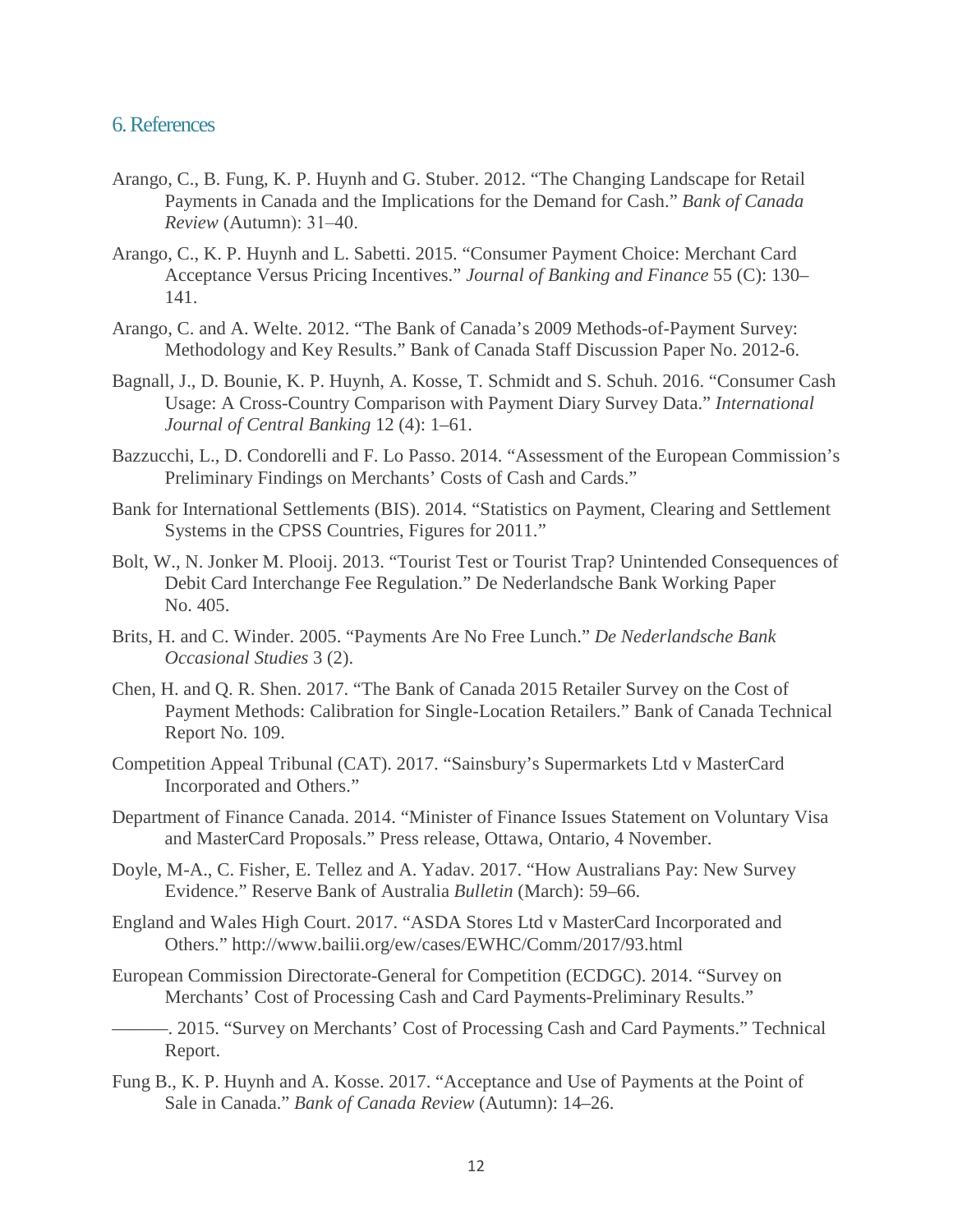- Fung B., K. P. Huynh and G. Stuber. 2015. "The Use of Cash in Canada." *Bank of Canada Review* (Spring): 45–56.
- Gans J. S. and S. P. King. 2003. "The Neutrality of Interchange Fees in Payment Systems." *The B. E. Journal of Economic Analysis & Policy* 3 (1): 1–18.
- Getter, D. E. 2017. "Regulation of Debit Interchange Fees," Technical Report.
- Hatko, S. 2017. "The Bank of Canada 2015 Retailer Survey on the Cost of Payment Methods: Nonresponse." Bank of Canada Technical Report No. 107.
- Hayashi, F. 2010. "Payment Card Interchange Fees and Merchant Service Charges—An International Comparison." *Lydian Payments Journal* 1 (3): 6-22.
- ———. Hayashi, F. 2013. "The New Debit Card Regulations: Effects on Merchants, Consumers, and Payments System Efficiency." Federal Reserve Bank of Kansas City *Economic Review*, Q I: 89–118.
- and J. L. Maniff. 2014. "Interchange Fees and Network Rules: A Shift from Antitrust Litigation to Regulatory Measures in Various Countries." Federal Reserve Bank of Kansas City *Payment System Research* (October 2014): 1–5.
- Henry, C., K. Huynh and R. Shen. 2015. "2013 Method-of-Payment Survey Results." Bank of Canada Staff Discussion Paper No. 2015-4.
- Huynh, K. P., P. Schmidt-Dengler and H. Stix. 2014. "The Role of Card Acceptance in the Transaction Demand for Money." Bank of Canada Staff Working Paper No. 2014-44.
- Jiongo, V. D. 2017. "The Bank of Canada 2015 Retailer Survey on the Cost of Payment Methods: Estimation of the Total Private Cost for Large Businesses." Bank of Canada Technical Report No. 110.
- Layne-Farrar, A. 2013. "Assessing the Durbin Amendment's Debit Card Interchange Fee Cap: An Application of the Tourist Test to US Retailer Data." *Review of Network Economics* 12 (2): 157–182.
- Kosse, A., H. Chen, M.-H. Felt, V. D. Jiongo, K. Nield and A. Welte. 2017. "The Costs of Pointof-Sale Payments in Canada." Bank of Canada Staff Discussion Paper No. 2017-4.
- Rochet, J. C. and J. Tirole. 2011. "Must-Take Cards: Merchant Discounts and Avoided Costs." *Journal of the European Economic Association* 9 (3): 462–495.
- Rysman, M. and J. Wright. 2014. "The Economics of Payment Cards." *Review of Network Economics* 13 (3): 303–353.
- Technology Strategies International (TSI). 2017. "Canadian Payments Forecast: 2017."
- The Nilson Report. 2017. Issue 1106 (March).
- Tirole, J. 2011. "Payment Card Regulation and the Use of Economic Analysis in Antitrust." *Competition Policy International* 7 (1): 137–158.
- Wakamori, N. and A. Welte. 2017. "Why Do Shoppers Use Cash? Evidence from Shopping Diary Data." *Journal of Money, Credit and Banking* 49: 115–169.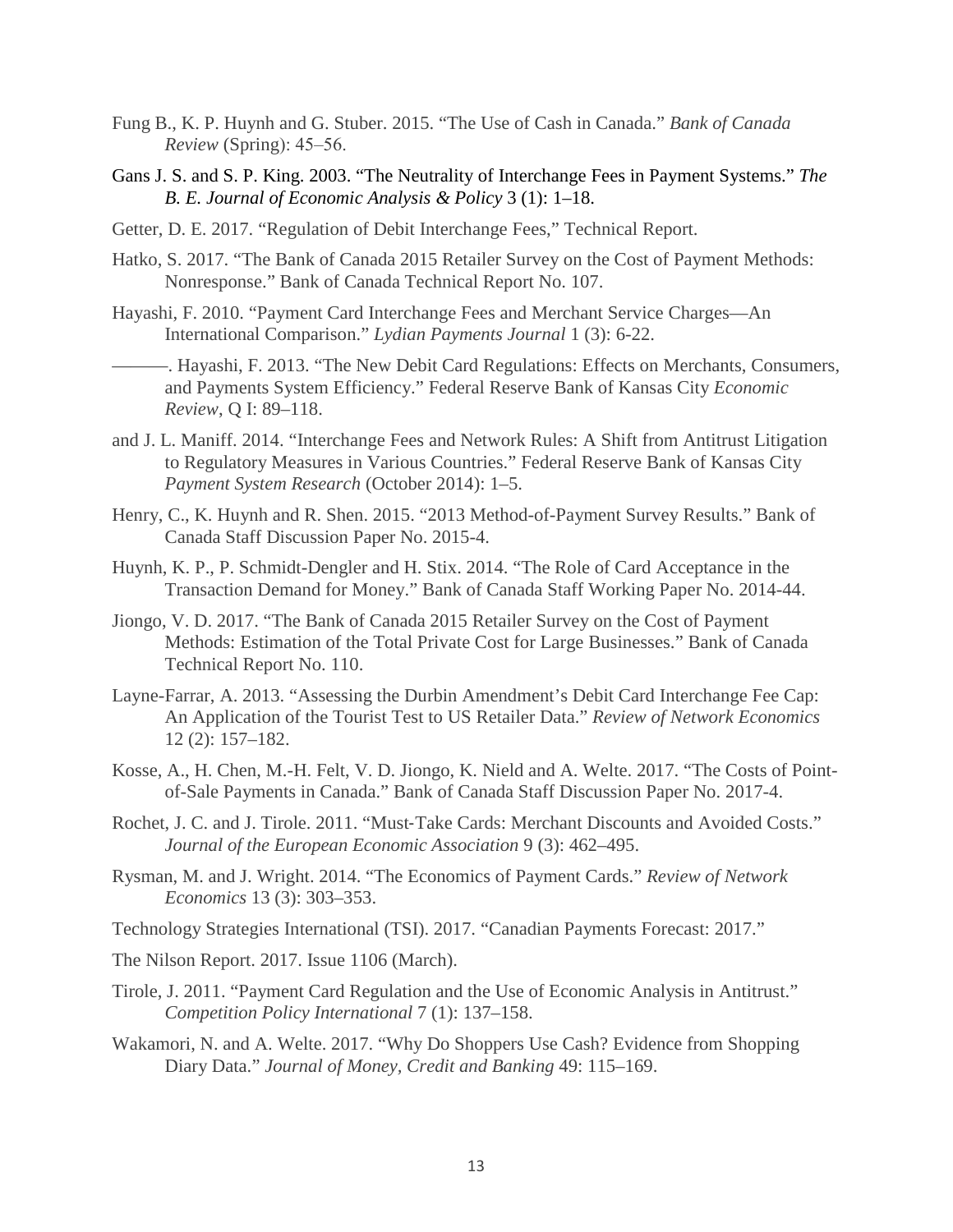Welte, A. 2017. "The Bank of Canada 2015 Retailer Survey on the Cost of Payment Methods: Sampling." Bank of Canada Technical Report No. 108.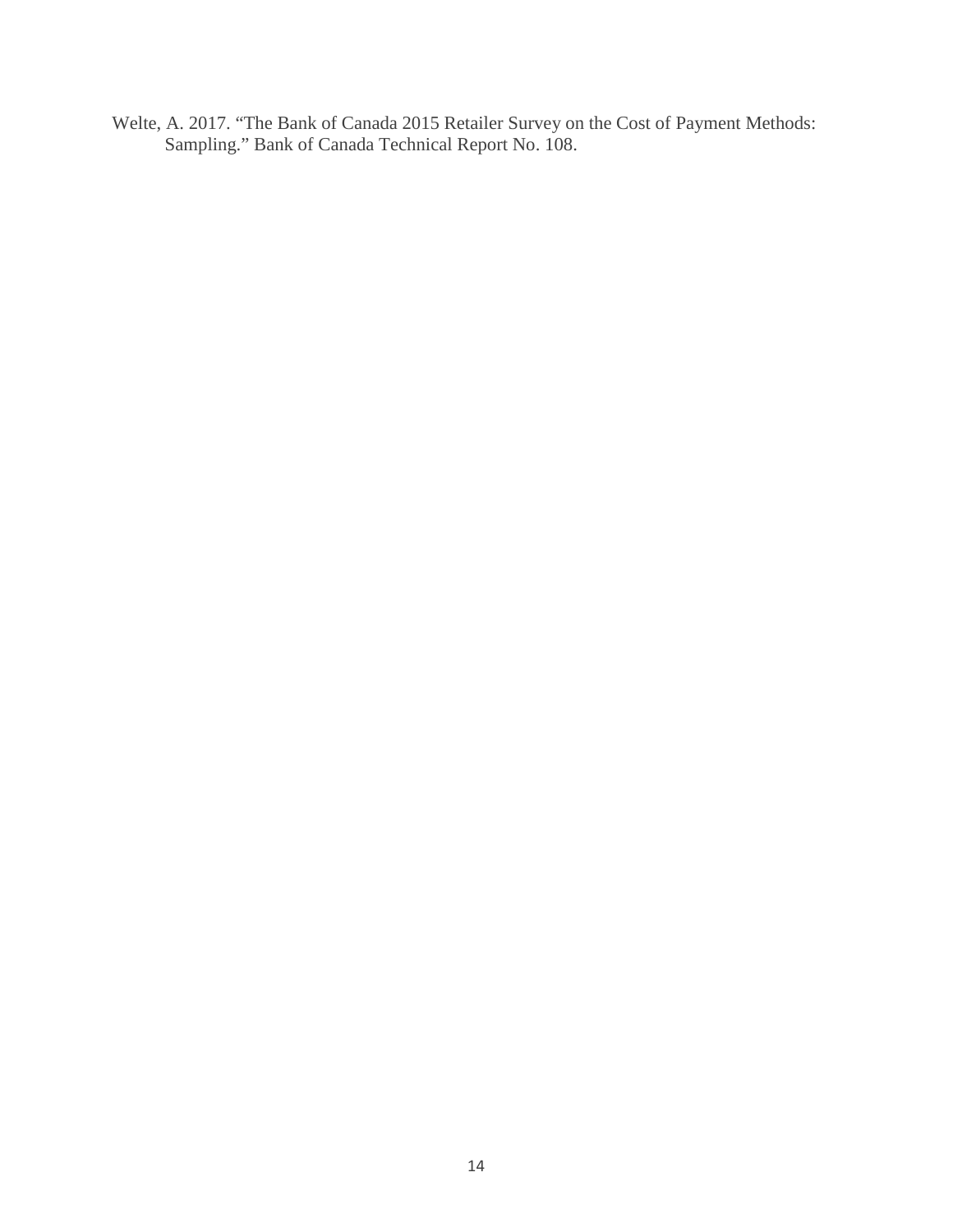# Technical Appendix

This appendix documents the estimation of the merchant indifference test for the merchant service charge (MIT MSC) using Canadian data.

## 1. Methodology

 $\overline{a}$ 

Typically, there are variable and fixed costs associated with accepting a payment at the point of sale. Variable costs have two components (Brits and Winder 2005): transaction-related variable costs that change with the number of payments incurred and value-related variable costs that change with the transaction size. In the case of credit cards, an example of a transaction-related variable cost is the time involved in making a payment—it takes the same amount of time for consumers to enter the personal identification number of their credit card regardless of the value of the transaction. An example of value-related variable cost is fraud-related costs, which are higher for larger-value transactions. Fixed costs are those incurred when accepting payments that do not vary with the number or value of transactions. **[15](#page-16-0)**

We focus our analysis on small and medium-sized businesses (SMBs) only. Large businesses are excluded. We denote by *TC* the total cost of processing payments for all SMBs*.* The total cost of processing a payment with a payment method *j* for business *i* is *TCij,* where *j* denotes either cash or credit card. The business *i* receives *Nij* payments made with payment method *j* with a value of *V<sub>ijk</sub>*,  $k=1,...,N_{ij}$ . The total value received by *i* for payment method *j* is *V<sub>ij</sub>*, equal to  $\sum_{k} V_{ijk}$ . Following ECDGC (2015) and Bolt, Jonker and Plooji (2013), we assume that the cost function takes the following linear functional form:

$$
TC_{ij} = FC_{ij} + \alpha_{ij} * N_{ij} + \beta_{ij} * V_{ij}, \quad (1)
$$

where  $\alpha_{ij}$  represents the marginal cost of another payment and  $\beta_{ij}$  represents the marginal cost of another unit of Can\$.**[16](#page-16-1)** To obtain the marginal cost (*MCij*) of an additional transaction of value *TV* using equation 1, take the total differential with respect to an additional transaction of value *TV*, yielding

$$
MC_{ij} = \alpha_{ij} + \beta_{ij} * TV. \quad (2)
$$

The *MIT MSC* is estimated for an average SMB so that the cost of accepting one additional cash payment is set equal to the cost of accepting one additional credit payment by varying the MSC. For the implementation of the  $MIT$   $MSC$ , the  $MC_{credit}$  is calculated net of fees.

$$
MC_{cash} = MC_{credit} + MIT \, MSC(\$).
$$
 (3)

<span id="page-16-0"></span><sup>15</sup> The time horizon selected for analysis impacts the allocation of items from fixed to variable. For example, over a long period, a merchant may acquire additional payment terminals to accommodate increased transactions, but in the short term the number of payment terminals is fixed and thus considered a fixed cost.

<span id="page-16-1"></span><sup>16</sup> The econometric approach in ECDGC (2015) that investigates a quadratic cost function in addition to a linear cost function is not undertaken. Kosse et al. (2017) focus only on the arithmetic approach.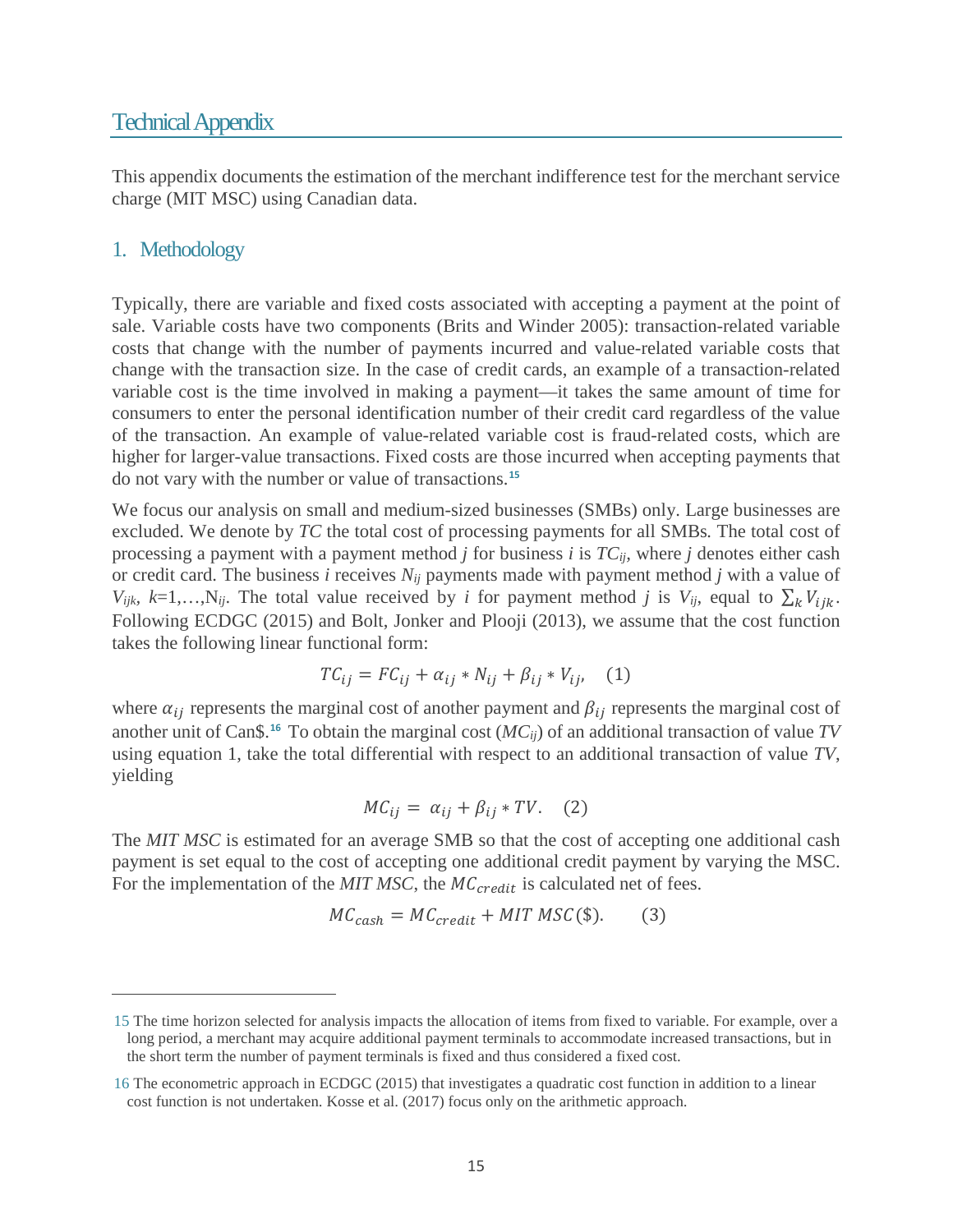Thus, from equations 2 and 3:

$$
\alpha_{cash} + \beta_{cash} * TV = \alpha_{credit} + \beta_{credit} * TV + MIT MSC \text{ ($\$)},
$$
  
MIT MSC \text{ (\$\$)} = (\alpha\_{cash} - \alpha\_{credit}) + (\beta\_{cash} - \beta\_{credit}) \* TV. \text{ (4)}

The *MIT MSC* (\$) relationship (4) describes the transaction value at which the merchant will have the same marginal cost for an additional credit or cash transaction. In this case, the *MIT MSC* (\$) is expressed in two parts: *ad valorem* and the fixed fee. The fixed fee component is given by  $\bar{\alpha}$  =  $(\alpha_{cash} - \alpha_{credit})$  and the *ad valorem* portion is  $\bar{\beta} = (\beta_{cash} - \beta_{credit})$ . The two-part *MIT MSC* is flexible to accommodate different transaction values.

The target parameters  $\alpha_i$  and  $\beta_i$  are ratios. The ratios  $\alpha_i$  and  $\beta_i$  for the average SMB are obtained by estimating the numerator and denominator separately. For the numerator, the total transactionlinked variable costs  $(\alpha_i N_i)$  and total value-linked variable costs  $(\beta_i V_i)$  are estimated for the SMB population for cash and credit. The denominators, the total value  $(V_i)$  and volume  $(N_i)$  of credit and cash transactions in the SMB population are also estimated. In both estimations, design weights  $w_i$  (see Chen and Shen 2017 and Hatko 2017) are used to obtain nationally representative totals.

$$
\alpha_j N_j = \frac{\sum_i w_i T C N_{ij} A_{ij} R_{ij}}{\sum_i w_i A_{ij} R_{ij}} \left( \sum_i w_i A_{ij} \right), \tag{5}
$$

$$
\beta_j V_j = \frac{\sum_i w_i T C V_{ij} A_{ij} R_{ij}}{\sum_i w_i A_{ij} R_{ij}} \left( \sum_i w_i A_{ij} \right), \tag{6}
$$

$$
N_j = \sum_i w_i N_{ij}, \qquad (7)
$$
  

$$
V_j = \sum_i w_i V_{ij}, \qquad (8)
$$

where  $TCN_{ij}$  is the total transaction-linked variable cost incurred by respondent *i* for payment method  $j$ ,  $TCV_{ij}$  the total value-linked variable cost incurred by respondent  $i$  for payment method *j*,  $A_{ij}$  is an indicator of whether respondent *i* accepts payment method *j* and  $R_{ij}$  is the response indicator of merchant *i* to the relevant cost item for the payment method *j*. Using this information, we estimate  $\alpha_i$  and  $\beta_i$  as follows:

$$
\alpha_j = \frac{\alpha_j N_j}{N_j}, \ \beta_j = \frac{\beta_j V_j}{V_j}.
$$
 (9)

Once the *MIT MSC* (\$) is estimated, we can also estimate the *MIT MSC* (%), which is the *MIT MSC* (\$) as percentage of the transaction value. If  $\bar{\alpha} \neq 0$ , the *MIT MSC* (%) varies with the transaction value. Therefore, the *MIT MSC* (%) evaluated at a specific transaction value (*TV)* will not equate the marginal cost of cash and credit for all other transaction values.

$$
MIT \, MSC \, (\%) = \frac{(\alpha_{cash} - \alpha_{credit})}{TV} + (\beta_{cash} - \beta_{credit}) \tag{10}
$$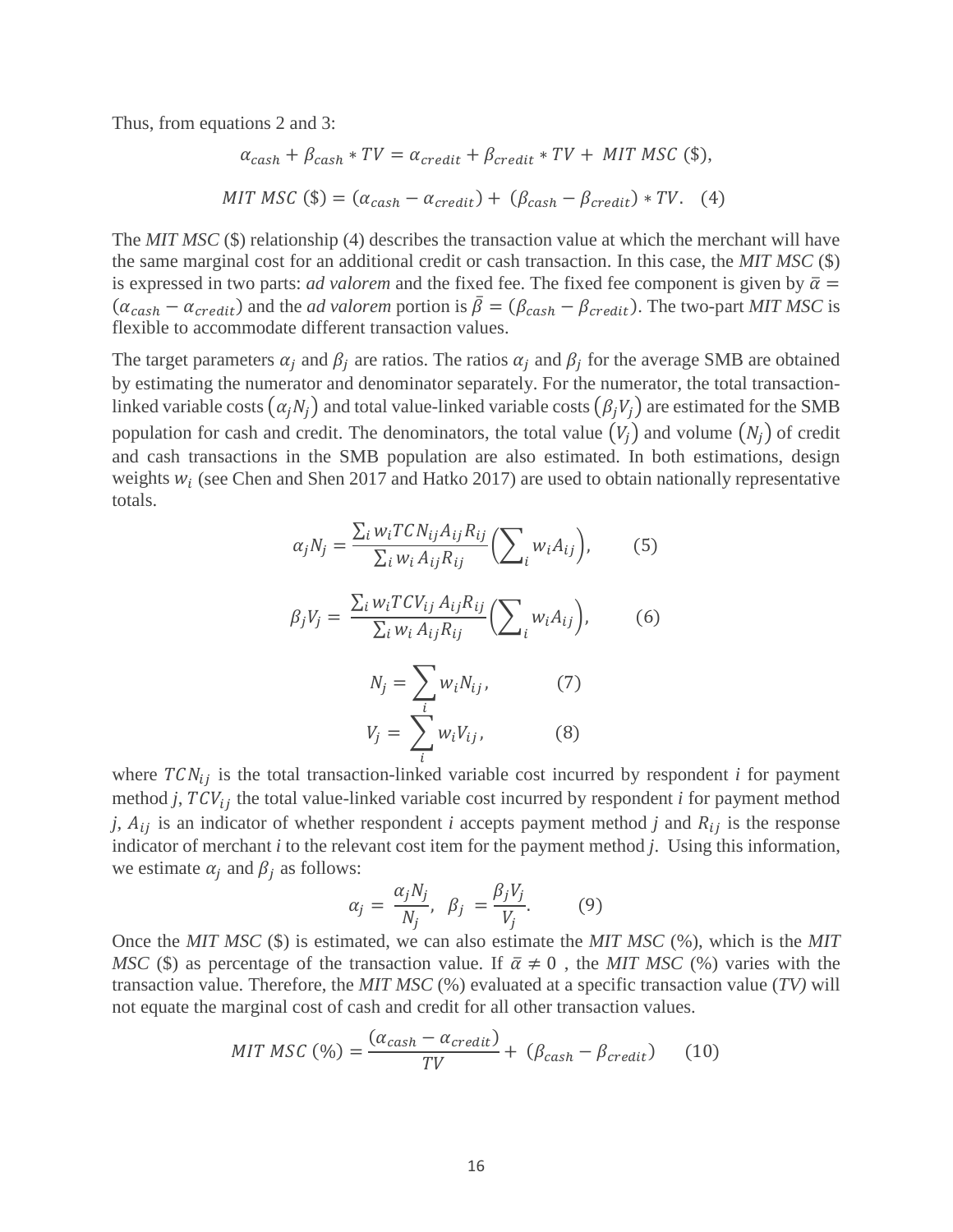# 2. The Data

 $\overline{a}$ 

Data from the 2015 Retailer Survey on Cost of Payment Methods are used to estimate the *MIT MSC* (%) for Canada. Survey weights were calculated for SMBs to ensure that the sample is representative at the national level (Heng and Shen 2017; Hatko 2017). The characteristics of the SMB sample are shown in Table A1.

Using the same assumptions as in Kosse et al. (2017), an arithmetic approach (in the sense of ECDCG 2015) was used to estimate fixed, transaction-variable and value-variable costs associated with cash and credit cards. Allocating costs as variable and fixed requires an assumption on the time horizon: a medium-term horizon of three to five years was used.**[17](#page-18-0)**SMBs' costs were allotted to fixed and variable based on similar studies and external information (see Kosse et al. 2017 for detailed information). For the estimation of the *MIT MSC*, the fees paid to acquirers for credit cards were subtracted from the cost of credit cards (which contributed to value-linked variable credit card costs). The allocation of costs to fixed and variable costs for SMBs are given in **Table A1**. Using this allocation on the respondent level, the total transaction-linked variable cost and variable-linked variable cost are estimated as shown in equations 5 and 6. The total value and volume of transactions incurred by the population of small and medium-sized businesses are also estimated as shown in equations 7 and 8. Following equation (9),  $\alpha_i$  and  $\beta_i$  are then estimated.

| Cash                                     |                                                         |                        |                            | Credit card                                          |                        |                            |  |
|------------------------------------------|---------------------------------------------------------|------------------------|----------------------------|------------------------------------------------------|------------------------|----------------------------|--|
|                                          | Fixed                                                   | Variable<br>with value | Variable<br>with<br>volume | Fixed                                                | Variable<br>with value | Variable<br>with<br>volume |  |
|                                          | Account,<br>infrastructure<br>and<br>insurance<br>costs |                        | Front-office<br>costs      | Account,<br>infrastructure<br>and insurance<br>costs |                        | Front-office<br>costs      |  |
| <b>Bank</b> fees                         |                                                         | 100%                   |                            |                                                      | 50%                    | 50%                        |  |
| Interest rate<br>cost of<br>holding cash |                                                         | 70%                    | 30%                        |                                                      |                        |                            |  |
| Time cost of<br>fraud                    | 20%                                                     | 60%                    | 20%                        | 20%                                                  | 60%                    | 20%                        |  |
| Financial cost<br>of fraud               |                                                         | 70%                    | 30%                        |                                                      | 70%                    | 30%                        |  |
| Credit<br>chargeback<br>cost             |                                                         |                        |                            |                                                      | 70%                    | 30%                        |  |
| Cash in transit<br>fees                  | 10%                                                     | 60%                    | 30%                        |                                                      |                        |                            |  |

| Table A1: Allocation of cost items to fixed, variable with value, variable with volume |  |  |
|----------------------------------------------------------------------------------------|--|--|
|----------------------------------------------------------------------------------------|--|--|

<span id="page-18-0"></span><sup>17</sup> Increasing the time horizon considered will increase the proportion of costs that are considered variable.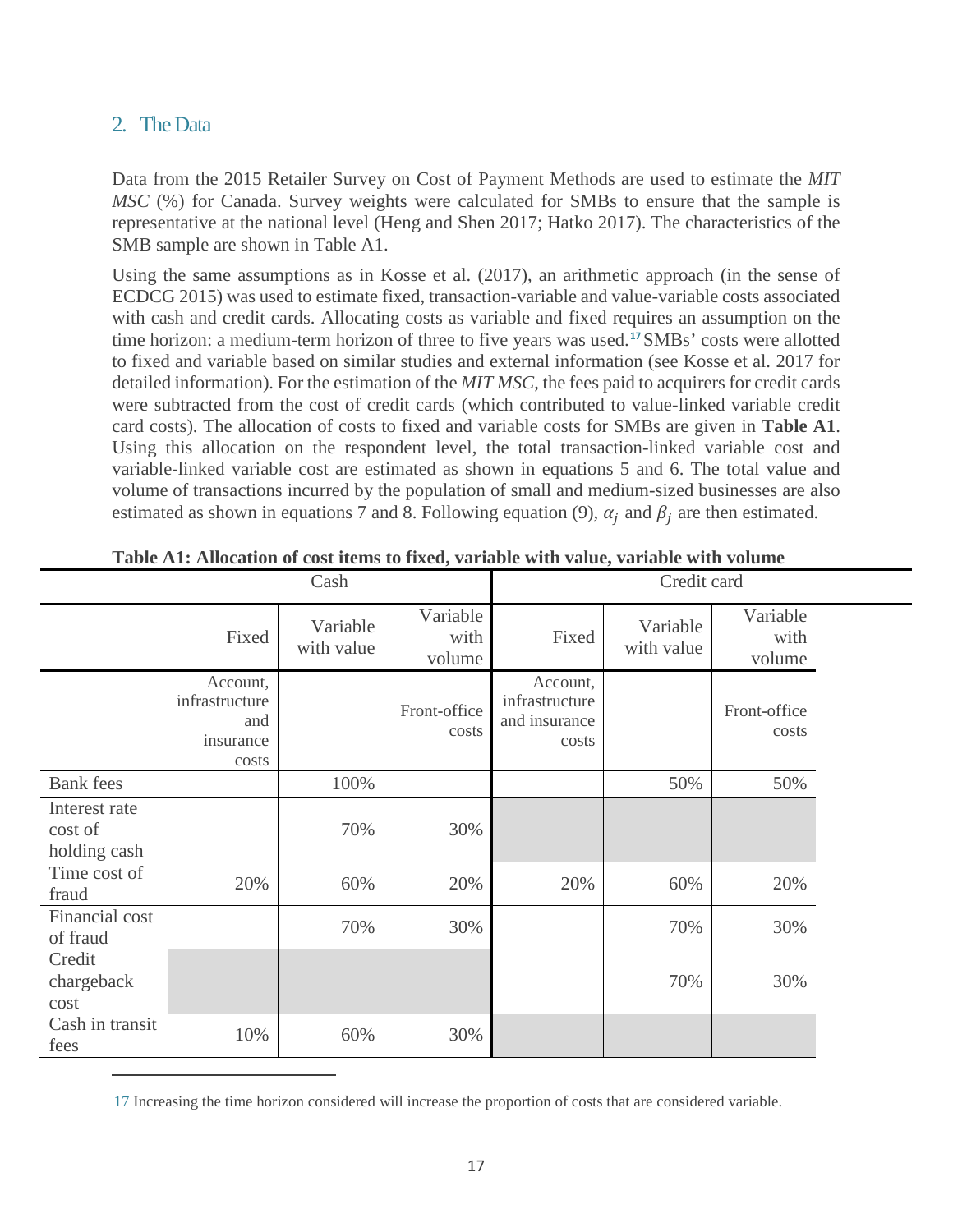| Back-office<br>costs<br>(Baseline<br>case) | 1 hour per<br>week for<br>small<br>businesses<br>2 hours per<br>week for<br>medium<br>businesses | $1/3$ of<br>remaining<br>back-office<br>cost | $2/3$ of<br>remaining<br>back-office<br>cost | 1 hour per<br>week for<br>small<br>businesses<br>2 hours per<br>week for<br>medium<br>businesses | $1/3$ of<br>remaining<br>back-office<br>cost | $2/3$ of<br>remaining<br>back-office<br>cost |
|--------------------------------------------|--------------------------------------------------------------------------------------------------|----------------------------------------------|----------------------------------------------|--------------------------------------------------------------------------------------------------|----------------------------------------------|----------------------------------------------|
|--------------------------------------------|--------------------------------------------------------------------------------------------------|----------------------------------------------|----------------------------------------------|--------------------------------------------------------------------------------------------------|----------------------------------------------|----------------------------------------------|

Note: Adapted from Kosse et al. 2017. Some cost items (e.g., account fees, front-office costs, infrastructure costs, etc.) can be attributed to several methods of payment. The process for allocating these types of costs to one particular payment method is detailed further in Kosse et al. (2017).

#### 3. Results

**Table A2** reports the estimates of the fixed fee  $\bar{\alpha}$  and *ad valorem* fee  $\bar{\beta}$  for the baseline case and for scenarios 1 and 2.

|                 | $\alpha$   |         |
|-----------------|------------|---------|
| <b>Baseline</b> | $-0.14185$ | 0.00334 |
| Scenario 1      | $-0.11767$ | 0.00732 |
| Scenario 2      | $-0.26239$ | 0.01414 |

#### **Table A2:** *MIT MSC* **(\$) for SMB: Fixed and** *ad valorem*

Note: MIT MSC: merchant indifference test for the merchant service charge; SMB: small and medium-sized business.

These results are then used to estimate the *MIT MSC* as an *ad valorem*-only fee. Equation 10 expresses the *MIT MSC* as a percentage that varies with transaction value, Figure A1 graphically represents *MIT MSC* (%).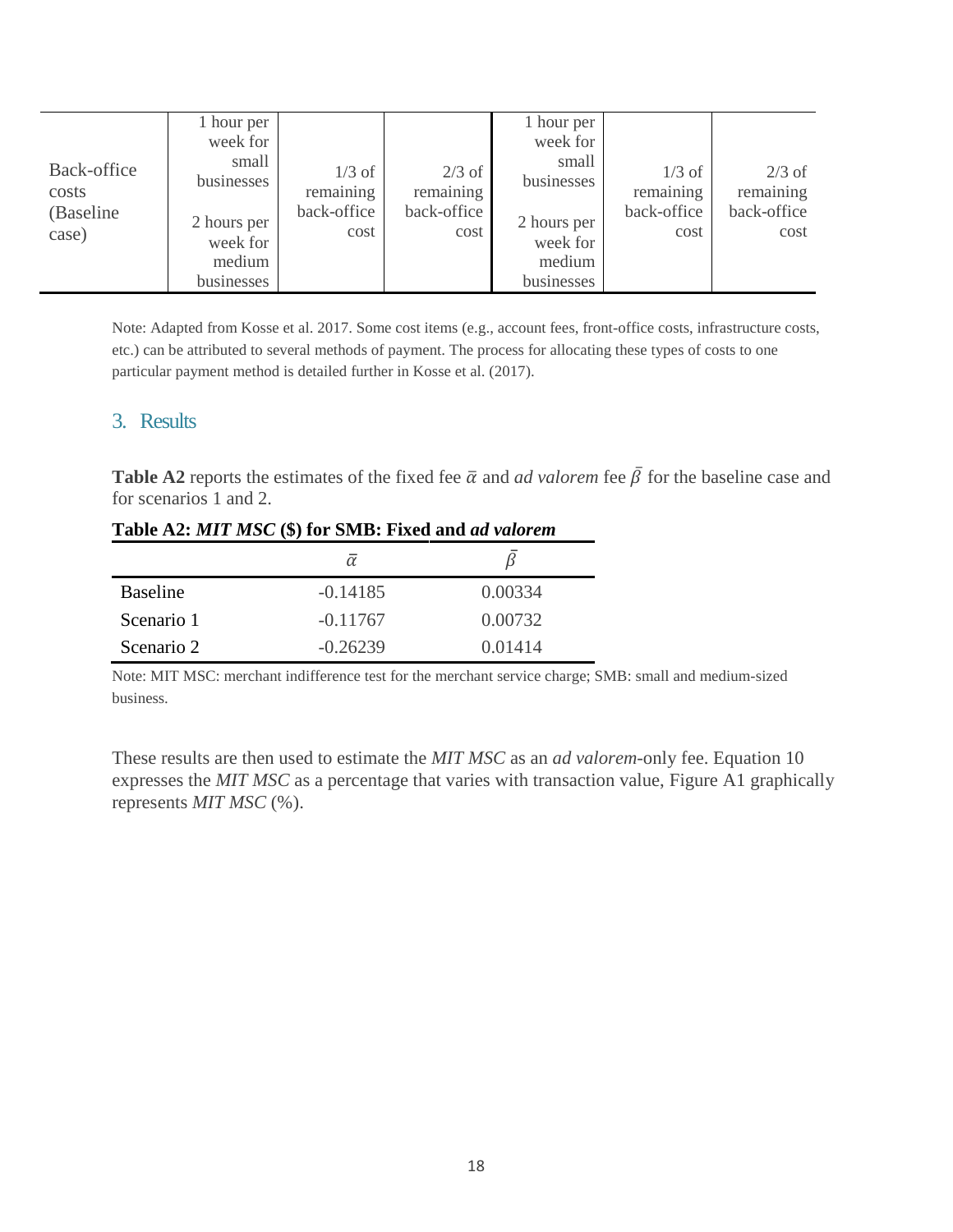![](_page_20_Figure_0.jpeg)

**Figure A1:** *MIT MSC* **(%) for small and medium-sized businesses, as represented by equation 10**

Note: MIT MSC: merchant indifference test for the merchant service charge.

 $\overline{a}$ 

The estimator for the marginal costs of an average SMB relies on the computation of the total value-linked variable cost, transaction-linked variable cost, total value and number of transactions. However, the final estimates may be biased for the reasons discussed below.

Influential observations in the survey data are winsorized for certain variables, including the value and volume of transactions. For example,  $w_i N_{ij}$  and  $w_i V_{ij}$  are winsorized from above, which may introduce downward or prevent upward bias in  $N_i$  and  $V_i$ .

Furthermore, there is item non-response in the cost components in the estimation of the variable costs  $TCN_{ij}$  and  $TCV_{ij}$ . <sup>[18](#page-20-0)</sup> While  $W_i$  accounts for unit non-response, it does not account for item non-response or incorrect responses. If the item non-response is missing completely at random, then the estimations of  $\alpha_j N_i$  and  $\beta_j V_j$  are asymptotically unbiased. Because we do not know if the item non-response is missing completely at random, we may overestimate or underestimate  $\alpha_i N_i$  and  $\beta_i V_i$ .

Given these potential biases, the net effect on the marginal costs,  $\alpha_i$  and  $\beta_i$ , is unclear. Furthermore, the parameters of interest are  $\bar{\alpha}$  and  $\bar{\beta}$ , the differences between the marginal costs. Even if there is only one source of bias in the calculation of  $\alpha_j$  and  $\beta_j$ , the impact on the *MIT MSC* is ambiguous and results shown in **Table A2** could be over- or underestimations.

<span id="page-20-0"></span><sup>18</sup> Hatko (2017) completed imputation of the survey data to account for item non-response, although not all cost components items were imputed or cleaned.